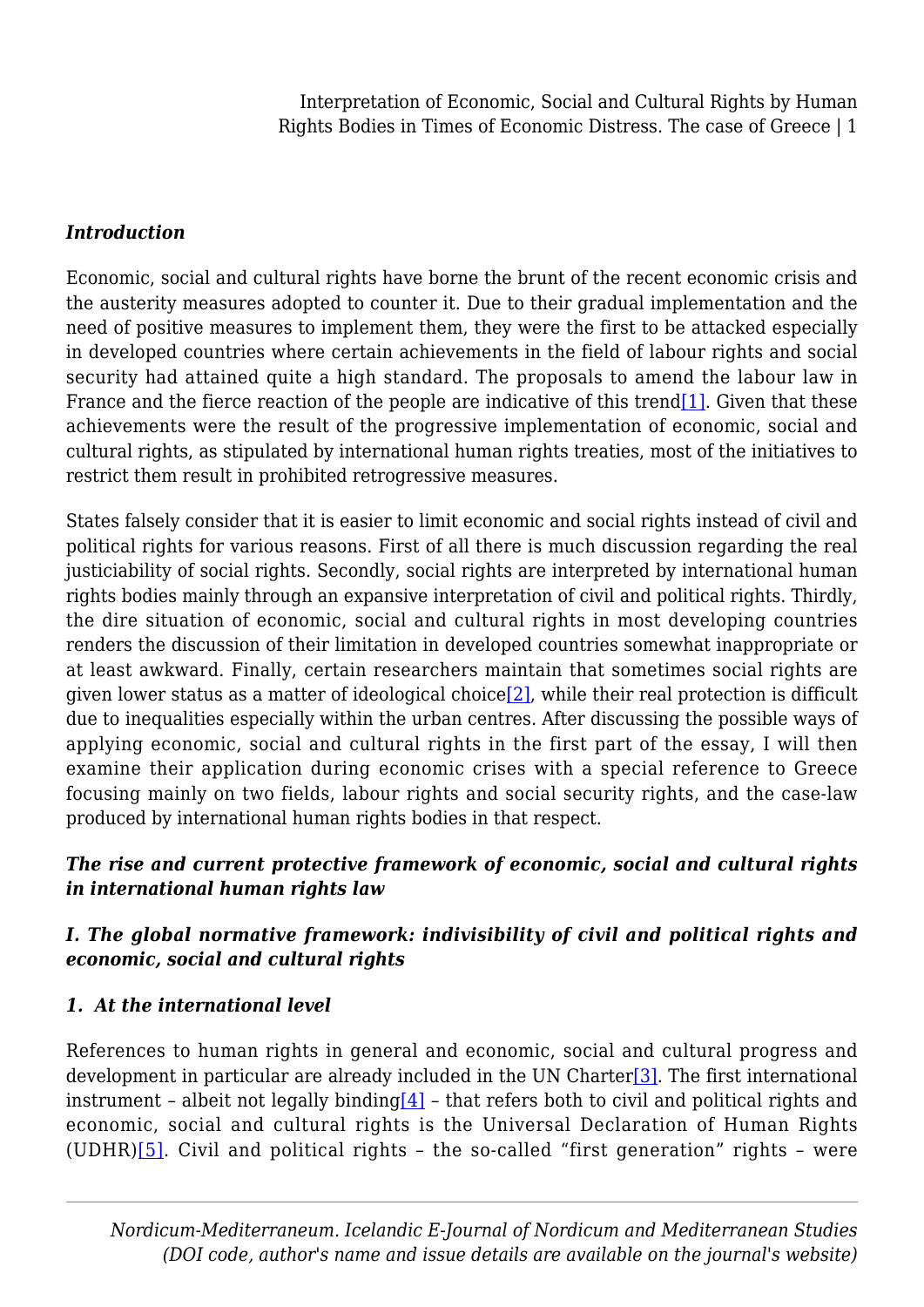distinguished from economic, social and cultural rights or "second generation" rights in that they required no positive action by the state in order to be safeguarded. The latter had only to refrain from interfering with the right. To the contrary, it was deemed that economic, social and cultural rights required the allocation of resources and public expenditure. Therefore, they were not of immediate implementation but could be achieved only progressively. During the Cold War, Western states considered civil and political rights to be the only enforceable rights. There is also a "third generation" of rights that comprises the rights to development, self-determination, healthy environment, natural resources, collective rights etc[.\[6\]](#page-18-5).

<span id="page-1-2"></span><span id="page-1-1"></span><span id="page-1-0"></span>One can easily draw the conclusion that this is an obsolete argument that cannot firmly support a human rights separation theory, since it has already been established in international human rights jurisprudence that abstention is not enough for the protection of civil and political rights but these require positive measures as well[\[7\],](#page-19-0) while the Vienna Declaration and Programme of Action<sup>[\[8\]](#page-19-1)</sup> reaffirmed that: "All human rights are universal, indivisible and interdependent and interrelated. The international community must treat human rights globally in a fair and equal manner, on the same footing, and with the same emphasis"[\[9\]](#page-19-2). Even before that, the Proclamation of Teheran in 1968, stressed that "human rights and fundamental freedoms are indivisible, the full realization of civil and political rights without the enjoyment of economic, social and cultural rights is impossible"[\[10\]](#page-19-3). Moreover, the Committee on Economic, Social and Cultural Rights has repeatedly reaffirmed that human rights are "interdependent and indivisible["\[11\].](#page-19-4)

<span id="page-1-6"></span><span id="page-1-5"></span><span id="page-1-4"></span><span id="page-1-3"></span>While most international human rights treaties of special protection contain provisions both for the protection of civil and political rights and economic, social and cultural rights, verifying thus their interconnected character  $[12]$ , this approach was not followed by the UN Economic and Social Council when the issue of adoption of a universal covenant arose. At that time, the delegates considered that civil and political rights, on the one hand, and economic, social and cultural rights, on the other, could not be implemented in the same way[\[13\]](#page-19-6). The former required that states refrain from certain harmful action, while the latter could be implemented only progressively, by means of positive measures and appropriate legislative action.

<span id="page-1-9"></span><span id="page-1-8"></span><span id="page-1-7"></span>Hence, the UN General Assembly took the policy decision to request the drafting and eventual adoption of two separate covenants, one dedicated to civil and political rights and the other to economic, social and cultural rights  $[14]$ . Both were submitted simultaneously for consideration to the General Assembly so that their unity could be emphasized; it was the International Covenant on Civil and Political Rights (ICCPR) and the International Covenant on Economic, Social and Cultural Rights (ICESCR). They were adopted on the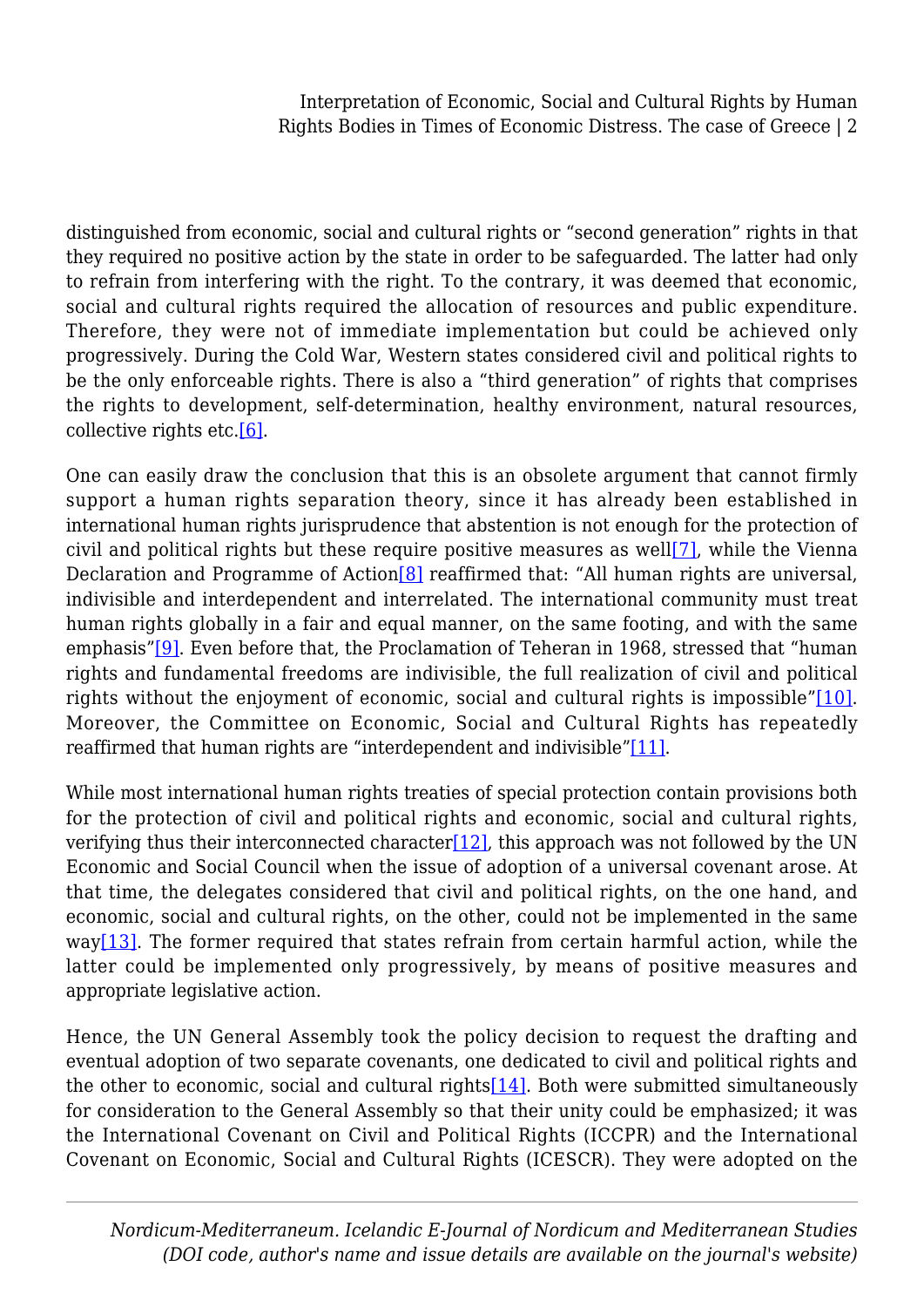same day by the same UN General Assembly resolution  $[15]$ . However, the two moved hence on separate tracks.

<span id="page-2-0"></span>The competent organ to control implementation of the ICCPR, through the consideration of periodic reports submitted by states-parties, is the Human Rights Committee<sup>[16]</sup>. On the contrary, monitoring of the ICESCR was entrusted initially to the ECOSOC, which had the duty to receive – through the intermediary of the UN Secretary General – and consider reports on the measures that states have adopted and the progress made in achieving the observance of the rights recognized in the ICESC[R\[17\]](#page-20-0). The Committee on Economic, Social and Cultural Rights was established only in 1985 under resolution 1985/17 (28 May 1985) of ECOSOC and was mandated to carry out henceforth the monitoring functions assigned to ECOSOC in Part IV of the ICESCR[\[18\].](#page-20-1)

<span id="page-2-2"></span><span id="page-2-1"></span>Furthermore, the ICCPR was equipped from the very beginning with an Optional Protocol which empowered the Human Rights Committee to receive and consider individual communications on alleged violations of the rights of the Covenant. Through the mechanism of individual communications the Human Rights Committee has accumulated a remarkable case-law, which is referred to very often by other international judicial and quasi-judicial human rights bodies. The Optional Protocol to the ICESCR, which established a similar individual complaints procedure regarding economic, social and cultural rights was adopted only in 2008 and entered into force on 5 May 2013. This lack of individual complaints mechanism constituted a major practical obstacle for those that supported the justiciability of economic, social and cultural rights.

## *2. At the European level*

<span id="page-2-3"></span>The same separation is prevalent within the European continent, where this differentiation of first and second generation rights was reflected in the adoption of two instruments having a different control mechanism. The main instrument of general human rights protection, the European Convention on Human Rights adopted in 1950 and binding on all Council of Europe member states[\[19\]](#page-20-2), and its Additional Protocols recognise only civil and political rights (and the right to education from second generation rights by virtue of article 2 Protocol no 1). What is more, the instrument is vested with a unique implementation mechanism. A European Court of Human Rights (ECtHR) is entrusted with considering individual applications on human rights violations, issuing judgments that are binding upon the respondent state, while a political organ, the Committee of Ministers, is responsible for monitoring the compliance of the member state involved, whenever a violation is found by the ECtHR, through the proposal of individual and general measures to remedy the violations. While the ECtHR protects mainly civil and political rights, it also guarantees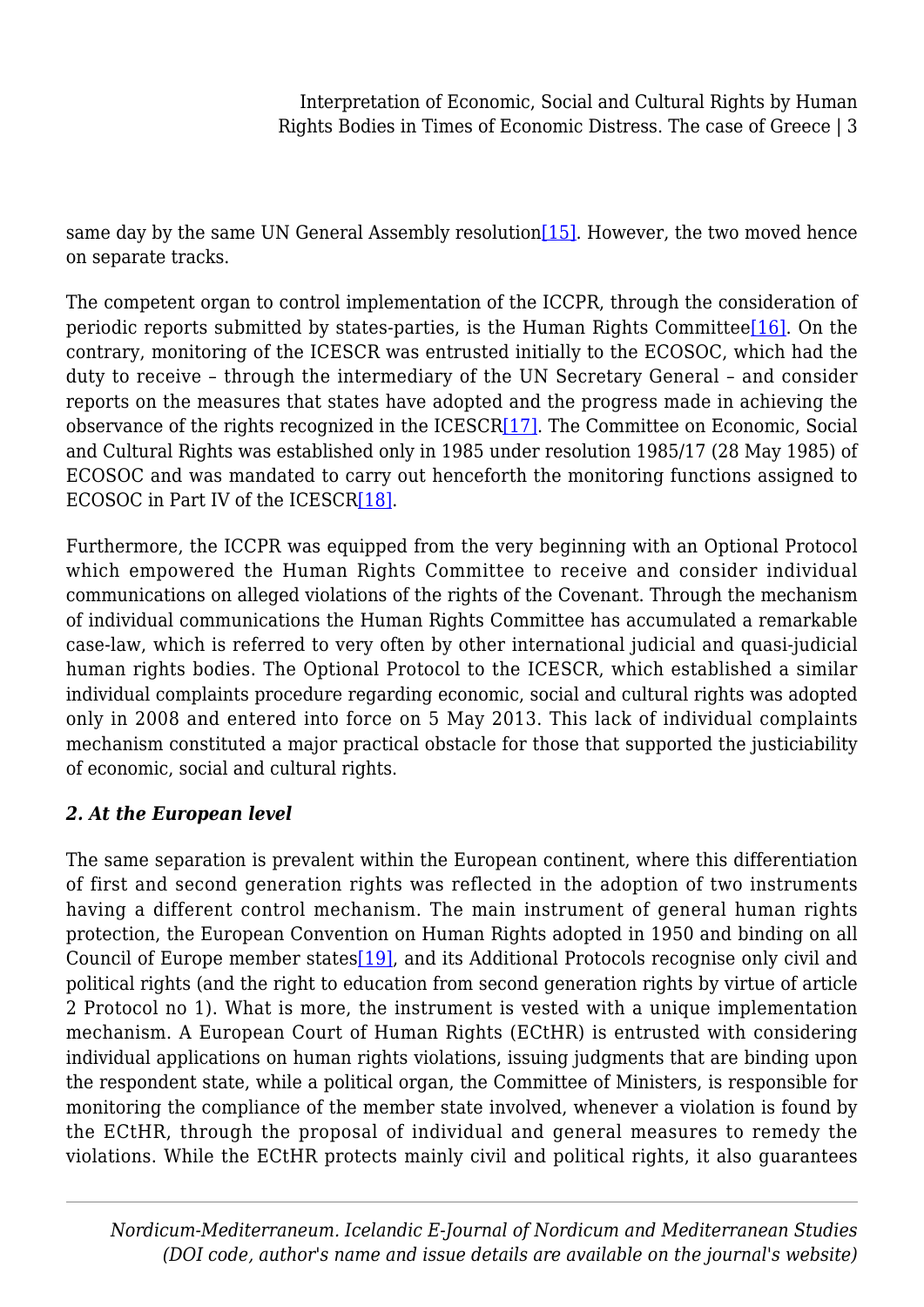<span id="page-3-0"></span>indirectly economic, social and cultural rights by interpreting them under the prism of civil and political rights<sup>[20]</sup>.

<span id="page-3-1"></span>Economic and social rights as such are guaranteed by the European Social Charter (1961) and the Revised European Social Charter (1996), ratified by 27 and 34 states respectively $[21]$ . The instrument is equipped with an Additional Protocol providing for a system of collective complaints (1995). The monitoring organ in this case is not a court but rather a Committee, the European Committee of Social Rights (ECSR), which is composed of independent experts. The latter monitors the compliance of the contracting states through two procedures: the reporting procedure, according to which states are bound to submit national reports regarding the implementation of the provisions of the Charter, and the collective complaints procedure which allows for the lodging of complaints. The ESCR examines the reports and adopts conclusions, while in respect of collective complaints it adopts decisions. Neither of them is binding.

<span id="page-3-3"></span><span id="page-3-2"></span>Finally, the Charter of Fundamental Rights, adopted in the framework of the EU and having the same legal value as the founding treaties by virtue of the entry into force of the Lisbon Treaty[\[22\],](#page-20-5) translates in a binding document the indivisibility of human rights as it was officially recognised in the Vienna Plan of Action: human rights are universal, indivisible and interdependent and interrelated $[23]$ . Therefore, the Charter includes all three sets of rights: a) classical first generation rights (civil liberties, political rights, judicial protection), b) second generation (economic, cultural and social rights), 3) third-generation rights e.g. protection of the environment. And rights that do not fit in any of the abovementioned categories, e.g. data protection, consumer protection. There is however a gap as to which social rights are declared as principles and which as justifiable rights.

## <span id="page-3-4"></span>*II. The justiciability of economic, social and cultural rights*[\[24\]](#page-21-1)

Formerly there was much discussion on whether economic, social and cultural rights could be considered justiciable. The prevalent opinion was that civil and political rights and economic, social and cultural rights remain in two different legal instruments and the latter have not attained the same degree of justiciability and enforceability as civil and political rights. The main arguments against are the following  $[25]$ .

<span id="page-3-5"></span>*The "policy argument"*

First of all it was considered that the implementation of economic, social and cultural rights was clearly a matter of policy. According to this point of view, courts are an inappropriate forum to adjudicate and pronounce on issues of social policy. And in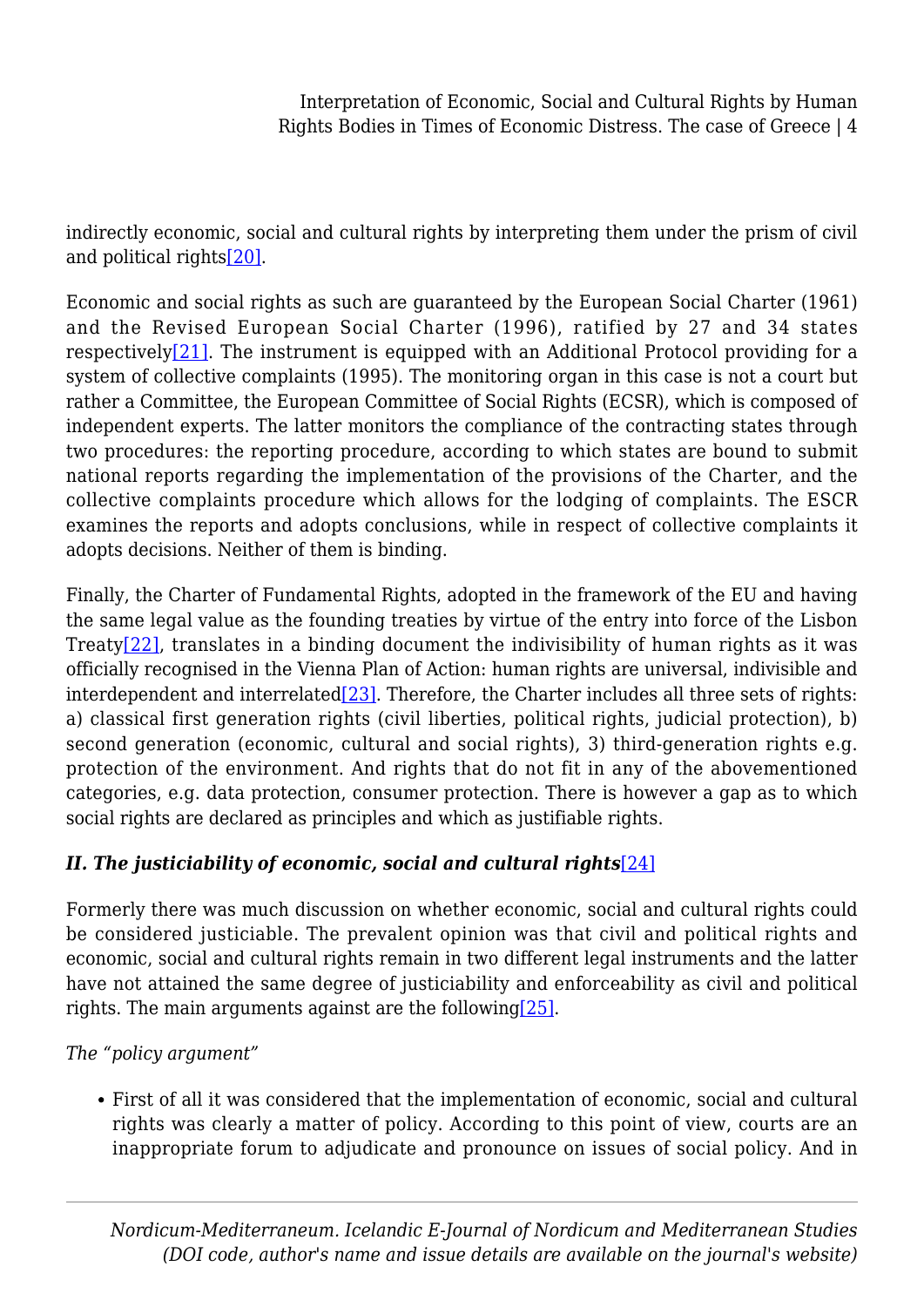case they are called to adjudicate, they should accord a considerable margin of appreciation to the state authoritie[s\[26\]](#page-21-3).

### <span id="page-4-0"></span>*The "limited resources argument"*

Moreover, since their effective protection required resources, it rested solely on the state to realize them progressively. Accordingly, states argue that they do not have adequate resources to provide even the most elementary socio-economic rights to their populations. Therefore, courts could not play an active role in this procedure, because otherwise they would have to meddle in the legislative and executive function by making the law rather than applying it. It would be, in other words, an impermissible form of judicial activism. The partisans of the progressive realization approach had an unexpected ally: article 22 UDHR which stated that "Everyone, as a member of society … is entitled to realization, through national effort and international co-operation and in accordance with the organization and resources of each State, of the economic, social and cultural rights indispensable for his dignity and the free development of his personality".

### *The "effective remedy argument"*

Another argument raised by those maintaining the non-justiciability of socio-economic rights is the fact that the ICESCR does not contain any provision on the duty of states to provide an effective remedy in the national legal order to individuals whose socioeconomic rights have been violated. Indeed, the right to an effective remedy is a cornerstone provision in all human rights treaties protecting civil and political rights[\[27\]](#page-22-0).

<span id="page-4-2"></span><span id="page-4-1"></span>Those arguments representing a rather traditional view on the matter have thence been rebutted by the followin[g\[28\].](#page-22-1)

### <span id="page-4-3"></span>*The "violations approach"*

One alternative, maintained by A. Chapman is the "violations approach"[\[29\].](#page-22-2) According to this, one should set aside the progressive realization of economic, social and cultural rights, which does not allow for their monitoring, and rather focus on the state conduct that violates these rights. Thus, violations could result from governmental measures that actually contravene the provisions of relevant international instruments or from the creation of conditions that do not foster or permit the realization of these rights and, last but not least, from policies and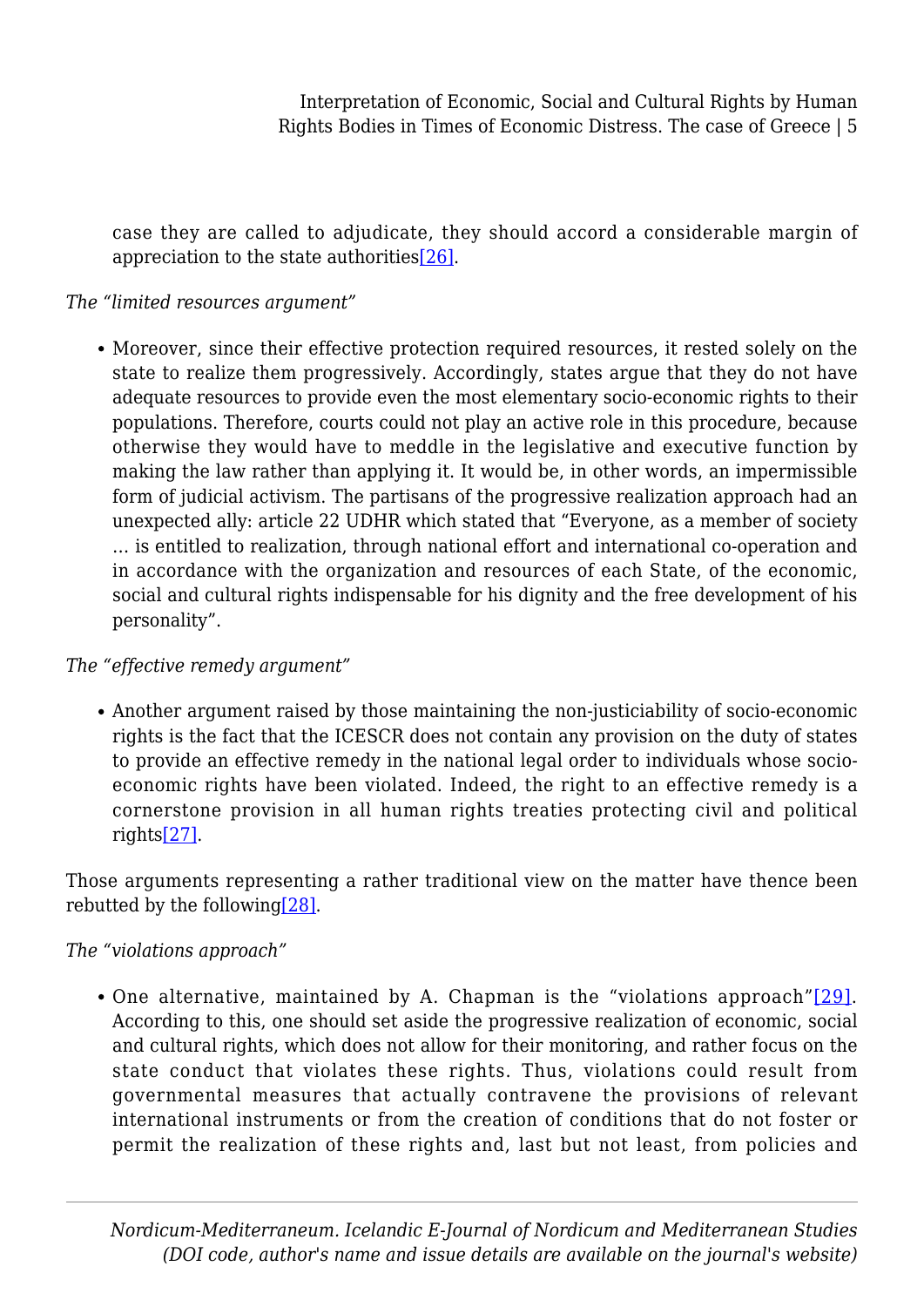<span id="page-5-0"></span>legislations that fail to fulfill minimum core obligations. For example, a state in which a significant number of individuals are deprived of essential foodstuffs, of primary health care, of basic shelter and housing or of basic education is failing to discharge its obligations under the ICESC[R\[30\]](#page-22-3). In that context, the Committee on Economic, Social and Cultural Rights has also stressed that vulnerable members of society must be protected, even in times of severe resources constraints, caused by adjustment programmes, economic recession or other factors[\[31\].](#page-22-4)

### <span id="page-5-1"></span>*The evolving role of courts in a democratic society*

Another argument in favour of the justiciability of socio-economic rights relates to the role of courts in general in a democratic society. Indeed, a constant disagreement among lawyers is the difference between "legal" and "political" matters. One could seize the courts for the former but not the latter. For a long time it was suggested that matters involving the allocation of resources should be left to the political authorities rather than the courts. It is an invalid argument, if we take into account that a great range of matters have always political implications. This should not impede the courts from adjudicating on them. Likewise, courts are already involved in cases which have considerable resource implications. This approach has been also adopted by the Committee on Economic, Social and Cultural Rights, which has pointed out that the active involvement of courts in questions implicating socio-economic rights is imperative, in order to protect the rights of the most vulnerable and disadvantaged groups in societ[y\[32\]](#page-22-5).

### <span id="page-5-2"></span>*Economic, social and cultural rights that can be enforced immediately*

<span id="page-5-3"></span>Furthermore, one could distinguish between those socio-economic rights that could be enforced immediately and others that are by definition subject to progressive realization. The Committee on Economic, Social and Cultural Rights, in its General Comment no.[3\[33\],](#page-22-6) asked for the provision of judicial remedies with respect to rights which may be considered justiciable. It also enumerated a non-exhaustive list of rights that "would seem capable of immediate application by judicial and other organs in many national legal systems". These include the equal right of men and women to the enjoyment of all economic, social and cultural rights (article 3), the right of everyone to the enjoyment of just and favourable conditions of work (article 7a)i), the right of everyone to form trade unions and the right to strike (article 8), the rights of children (article 10 §3), the right of free and compulsory primary education (article 13 §2a), of parents and, when applicable, legal guardians to choose for their children schools (article 13 §3), the right of individuals and bodies to establish and direct educational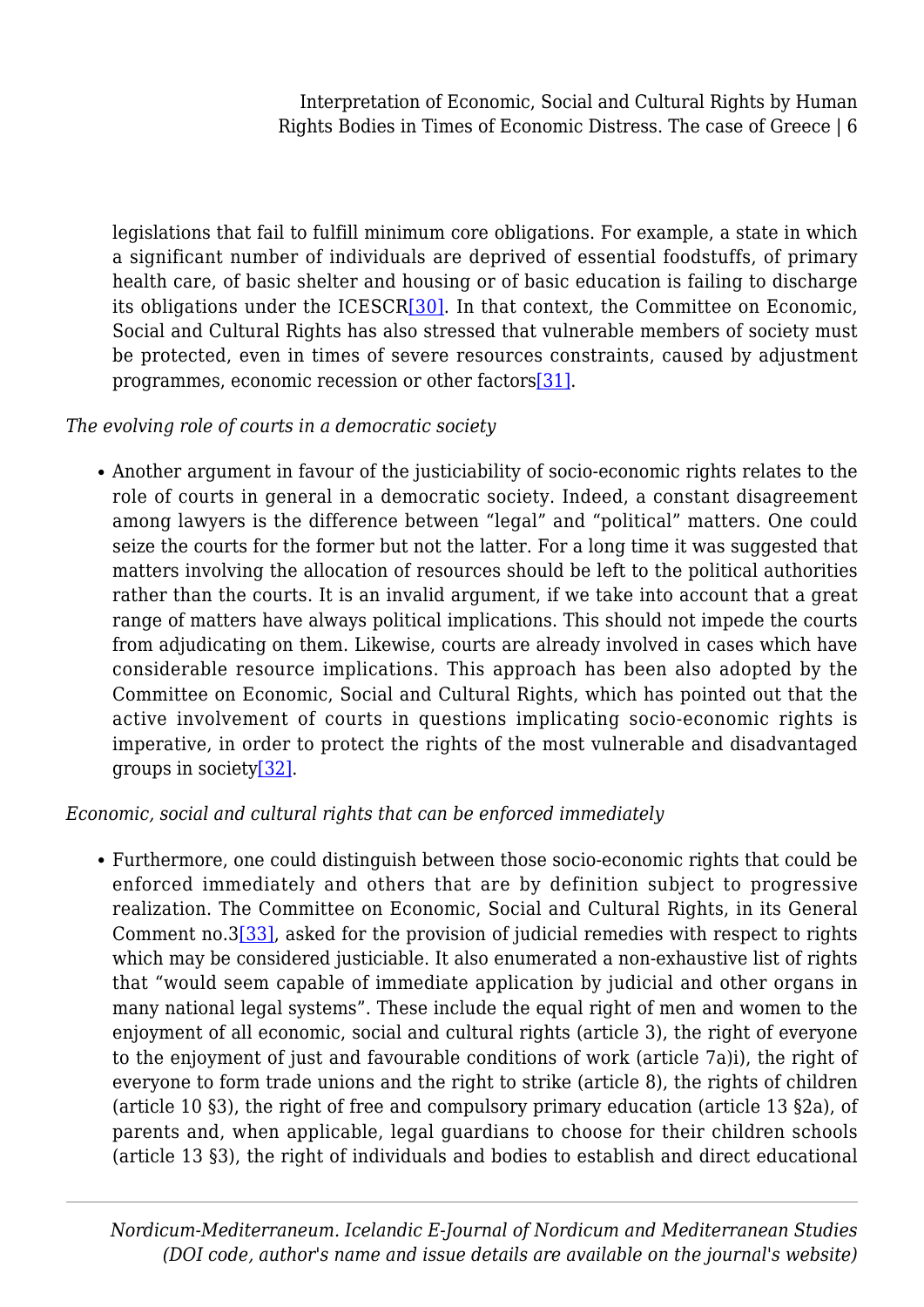institutions (article 13 §4), freedom indispensable for scientific research and creative activity (article 15 §3). As the Committee stated, "the fact that realization over time is foreseen under the Covenant, should not be misinterpreted as depriving the obligation of all meaningful content["\[34\].](#page-22-7)

### <span id="page-6-0"></span>*Domestic application of the Covenant*

Fourthly, the absence of a provision on effective remedies does not constitute per se an obstacle to the justiciability of economic, social and cultural rights. Although the ICESCR does not contain a counterpart to article 2 §3b ICCPR, it does stipulate that: "Each State Party to the present Covenant undertakes to take steps, individually and through international assistance and co-operation, especially economic and technical, to the maximum of its available resources, with a view to achieving progressively the full realization of the rights recognized in the present Covenant by all appropriate means, including particularly the adoption of legislative measures" (article 2 §1). Pursuant to General Comment No. 9 of the Committee on Economic, Social and Cultural rights the phrase "appropriate means" also includes domestic legal remedies, which reinforce every other initiative  $[35]$ . According to the Committee: "Where the means used to give effect to the Covenant on Economic, Social and Cultural Rights differ significantly from those used in relation to other human rights treaties, there should be a compelling justification for this, taking account of the fact that the formulations used in the Covenant are, to a considerable extent, comparable to those used in treaties dealing with civil and political rights"[\[36\]](#page-23-1). In the same vein, the Inter-American Court of Human Rights has used article 25 ACHR to request effective remedies for the demarcation and titling of indigenous land in cases where civil and political rights and economic, social and cultural rights intersect[\[37\].](#page-23-2)

### <span id="page-6-4"></span><span id="page-6-3"></span><span id="page-6-2"></span><span id="page-6-1"></span>*The "permeability principle"*

Another way to address the question of justiciability is through the "permeability principle"[\[38\].](#page-23-3) According to this, civil and political rights are used as a basis for admitting complaints concerning economic, social and cultural rights. For instance, allegations regarding the violation of the right to adequate housing could be treated though the right to property or violations of the right to health could be admitted as a possible infringement of the right to life or the right to humane treatment. The contribution of the Inter-American Court of Human Rights case-law to this discussion is priceless. Indeed, the IACtHR cuts the Gordian Knot of the justiciability of socioeconomic rights, by protecting them through the dynamic and broad interpretation of civil and political rights. In that way, the indivisibility and interconnected character of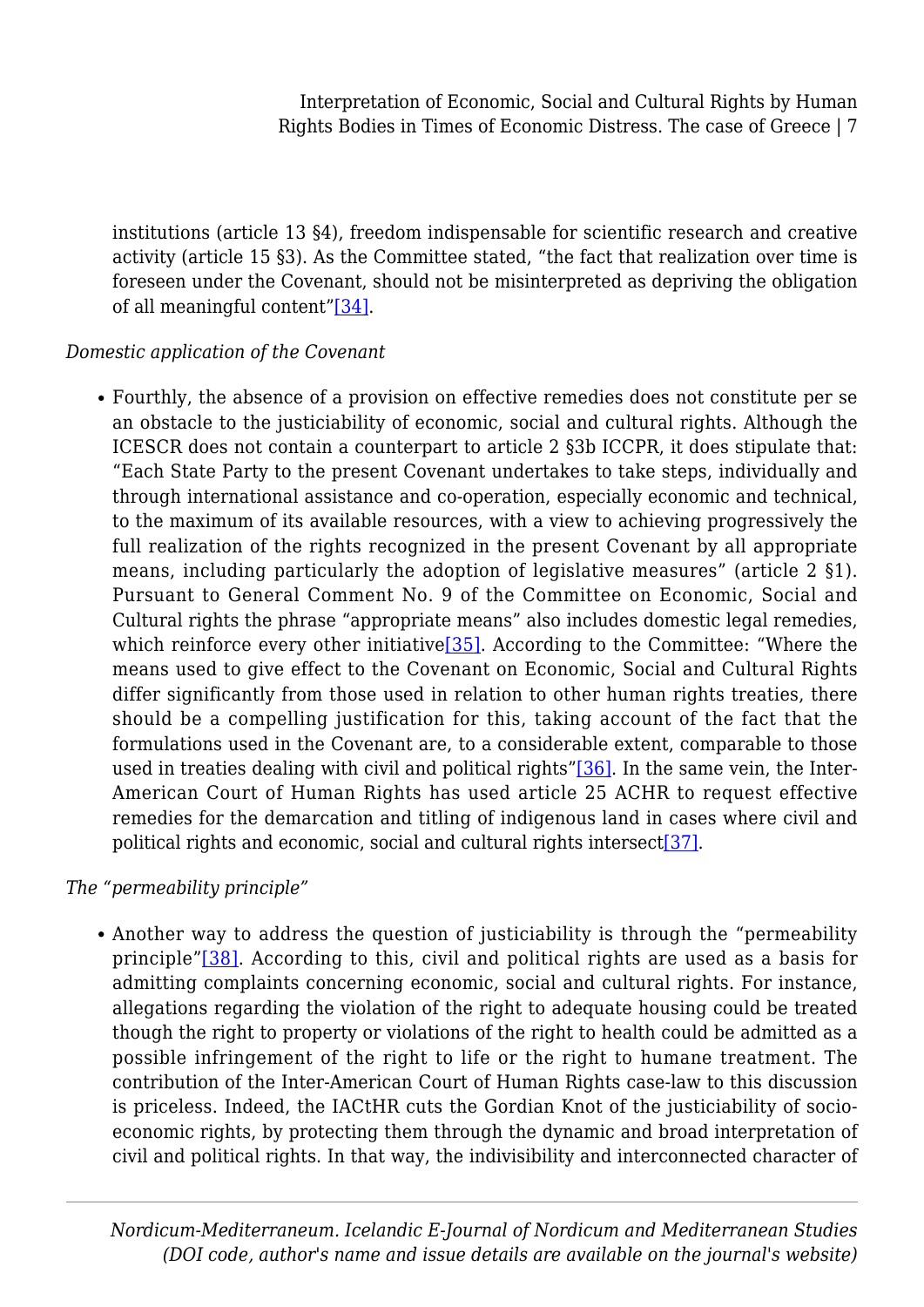the two generations is reinforced, since economic, social and cultural rights are inherent in civil and political rights.

## *The impact of austerity measures on economic and social rights. Issues of effective protection*

## *I. The position of the Committee on economic, social and cultural rights*

<span id="page-7-1"></span><span id="page-7-0"></span>The centrepiece of the ICESCR is the obligation on States parties to respect, protect and fulfil economic, social and cultural rights progressively, using their maximum available resource[s\[39\].](#page-23-4) Moreover, states parties to the ICESCR have an immediate obligation to ensure the implementation of a minimum essential level of all economic, social and cultural rights. This minimum core<sup>[40]</sup> covers for instance all obligations that ensure an adequate standard of living such as essential health care, basic shelter and housing, basic forms of education etc. In order to achieve this goal, available resources have to be allocated proportionately. Thus, for instance, a budget that relies heavily on military expenditure will save little for education or health care. Even if available resources are totally inadequate, the state bears the burden of proof to demonstrate that it has used all its resources in a proper manner so as to cover the minimum core[ $41$ ].

<span id="page-7-3"></span><span id="page-7-2"></span>However, states enjoy a wide margin of appreciation (to borrow the phrase inaugurated by the ECtHR)[\[42\]](#page-23-7) regarding the implementation of socio-economic rights. The obligation of progressive realization carries naturally the prohibition – albeit not absolute – of retrogression. According to General Comment no 3, any deliberate retrogressive measure, if not prohibited, requires "the most careful consideration and would need to be fully justified by reference to the totality of the rights provided for in the Covenant and in the context of the full use of the maximum available resources" $[43]$ . This obligation remains the same even in times of economic distress or adjustment programmes.

<span id="page-7-7"></span><span id="page-7-6"></span><span id="page-7-5"></span><span id="page-7-4"></span>Hence, unlike the International Covenant on Civil and Political Rights, derogations are not allowed from the ICESCR even during times of economic emergency[\[44\].](#page-23-9) According to the Maastricht Guidelines on violations of economic, social and cultural rights, states are obliged to respect, protect and fulfil economic, social and cultural rights through appropriate legislative, administrative, budgetary, judicial and other measures and failure to observe this obligation may result in violation of said rights[\[45\].](#page-24-0) For instance, arbitrary or sweeping forced evictions, which are frequent in situations of economic crise[s\[46\],](#page-24-1) violate the right to housing. Withdrawal of basic labour standards protecting private employees may amount to a violation of the right to work. Last but not least, denial of basic health care may result to a violation of the right to health in extreme circumstances even of the right to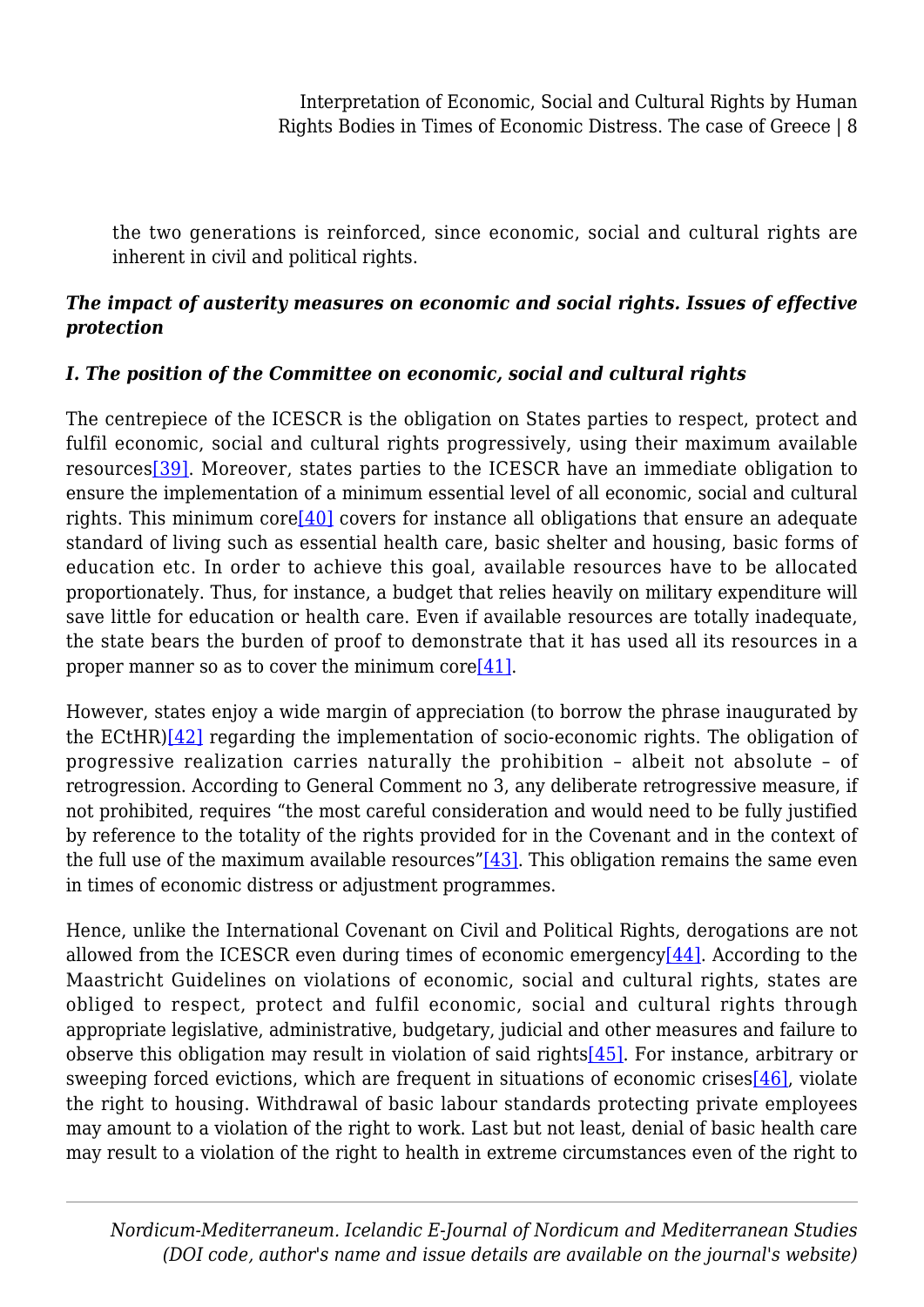life or the prohibition of degrading treatment.

<span id="page-8-0"></span>Despite the fact that full realization of economic, social and cultural rights is achieved progressively, this does not alter the legal obligation of states to adopt measures immediately or as soon as possible to that direction. States are obliged to demonstrate that they are actually taking such measures and that they are making progress for the full realization of these rights. Thus, the notion of "progressive realization" cannot be used as a pretext to avoid full execution of the Covenant's provisions. Furthermore, certain minimum core obligations such as essential foodstuffs, essential primary health care, basic shelter and housing, or the most basic forms of education have to be satisfied, irrespective of the economic distress or the availability of resources [\[47\]](#page-24-2). In a letter [48] addressed by the Chairperson Pillay to all states parties it is stressed that even though states are allowed to adopt austerity measures in order to overcome severe financial crises, however these decisions should not lead to the denial or infringement of economic, social and cultural rights, especially if this results in negative impacts on vulnerable and marginalized individuals such as the poor, women, children, persons with disabilities, older persons, people with HIV/AIDS, indigenous peoples, ethnic minorities, migrants and refugees. Hence, while adjustments in the implementation of economic and social rights are inevitable, these should not lead to regression. It is interesting that the Chairperson referred to "the pressure that is exercised on many States parties" without clarifying where this pressure comes from: the overall economic necessity or third parties?

In her letter the Chairperson also identifies four requirements that have to be met by adjustment programmes: a) they must be a temporary measure, b) they must be necessary and proportionate, c) they must not be discriminatory but they must strive to mitigate inequalities especially with regard to the disadvantaged, d) the minimum core content of economic and social rights, as developed by the International Labour Organization, must be ensured at all times. Strangely enough, these requirements are identical to those applied for derogation measures from civil and political rights during states of emergenc[y\[49\]](#page-24-4).

## <span id="page-8-1"></span>*II. The case-law of the European Court of Human Rights*

<span id="page-8-4"></span><span id="page-8-3"></span><span id="page-8-2"></span>Even before the current economic crisis, the ECtHR had rendered judgments that included an economic dimension: violation of the right to life regarding the death of fifteen children in a home for children with severe mental disabilities due to lack of food, heating and basic car[e\[50\],](#page-24-5) inadequate access to health care for detainees or asylum-seekers raising issues under articles 2 and 3 ECHR $[51]$ , health rights of prisoners $[52]$ , violation of article 8 ECHR due to the planned eviction of Roma from an unlawful settlement without proposals for rehousing[\[53\],](#page-24-8) total deprivation of a social pension[\[54\]](#page-24-9), qualification of all social benefits as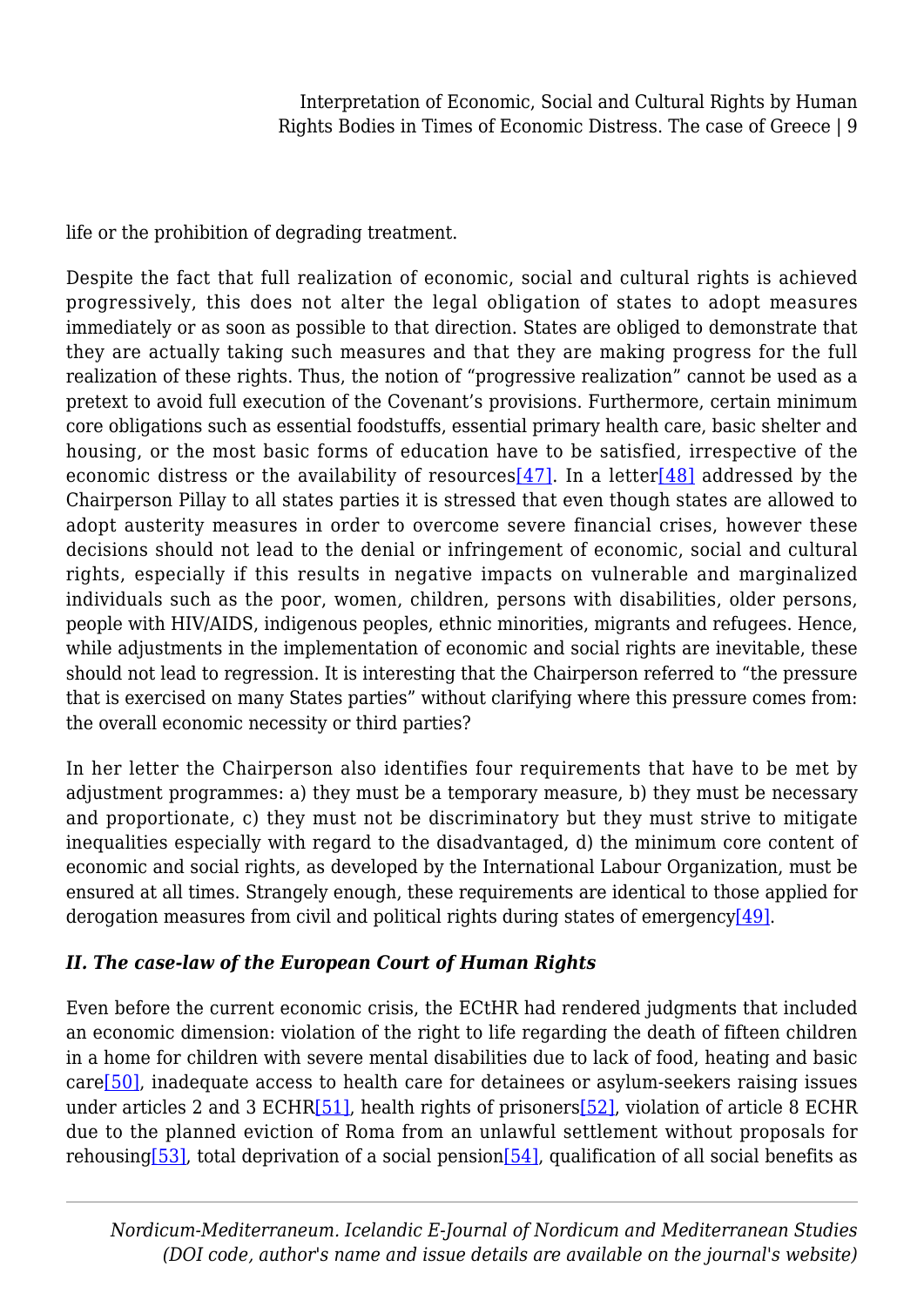<span id="page-9-0"></span>possessions even if they are non-contributory, so as to be covered by article 1 of Protocol No. 1 ECHR<sup>[\[55\]](#page-24-10)</sup> etc. Of particular interest was a case regarding insufficient amounts of pension and the allegation of the applicant that this amounted to inhuman treatment, although the Court did not find a violation [\[56\]](#page-25-0).

<span id="page-9-3"></span><span id="page-9-2"></span><span id="page-9-1"></span>With regard to austerity measures adopted by states embroiled in budgetary crises and adjustment programmes, the European Court of Human Rights has already set a clear legal precedent. In *Da Silva Carvalho Rico/Portugal* the outcome was quite predictable: the ECtHR has dismissed the case applying the "proviso of the possible" doctrine[\[57\]](#page-25-1). According to this theory, borrowed by German constitutional law and applied by the Portuguese Constitutional Court as well, the state cannot be forced to comply with its obligations in the framework of social rights if it does not possess the economic means to do so $[58]$ . Thus, budgetary constraints on the implementation of social rights can be accepted provided that they are proportionate to the public aim sought and they do not deprive the right of its substance. With a similar reasoning, the Court declared manifestly ill-founded applications against pension reductions for civil servants in Portugal $[59]$  or the temporary reduction in the pensions of judges in Lithuania<sup>[\[60\]](#page-25-4)</sup> which had their origin in austerity measures as a response to the economic crisis.

<span id="page-9-5"></span><span id="page-9-4"></span>Against this background, we are waiting with extreme anticipation the judgment of the Grand Chamber that will reconsider the case *[Béláné Nagy/Hungary](http://hudoc.echr.coe.int/eng?i=001-150998).* The Chamber has already found that the removal of a disability pension through consecutive amendments to the eligibility criteria was considered excessive and disproportionate, thus constituting a violation of article 1 of Protocol No. 1[\[61\]](#page-25-5).

## <span id="page-9-6"></span>*The global economic crisis of 2007-2008 and its impact on Greece*

## *I. The beginning of the crisis*

The causes of the global economic crisis of 2008 have already been extensively discussed and will certainly continue to preoccupy political economists in the years to come, especially insofar as no safe exit from the overall crisis is yet envisaged. Consequently, we will not purport to delve into the multifaceted causes of the financial crisis, but rather to offer an overview of it and most importantly the way it has impacted on Greece and how it prompted the relevant austerity measures.

<span id="page-9-7"></span>The financial crisis traces its roots in the USA back in 2007. The crisis hit initially a small segment of the financial markets, namely subprime mortgages, but soon it resulted in global recession[\[62\]](#page-25-6). Shortly after the initial blow, many financial institutions mostly in developed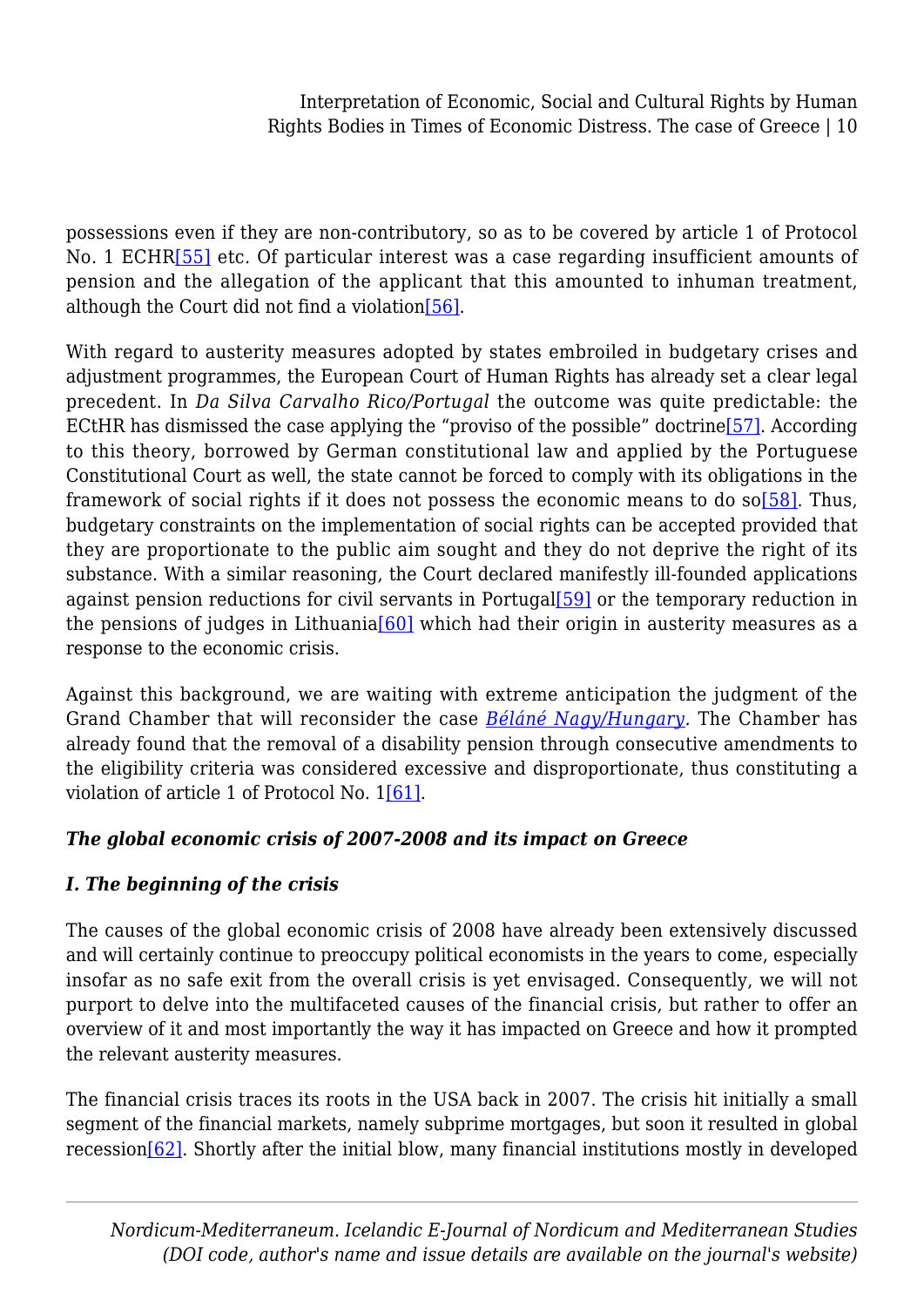<span id="page-10-0"></span>countries have been affected. National governments were required to bailout banks; the housing market was affected resulting in evictions, while prolonged unemployment became a quasi-permanent feature of contemporary societies. The crisis has had an adverse impact both in developed and developing countries, the latter mainly through the trade channel or through workers' falling remittances  $[63]$ . According to reports, the losses of gross domestic product amounted to 10% of global output in 2008-2010, while the loss in values of assets and the loss of personal income precipitated by the austerity measures cannot still be calculated with certaint[y\[64\]](#page-25-8).

## <span id="page-10-1"></span>*II. The immediate aftermath: the European sovereign debt crisis*

The global financial crisis resulted in a European sovereign debt crisis in the end of 2008-2009 which affected primarily Iceland, Greece, Portugal, Ireland, Spain and Cyprus. The affected countries were unable to repay government debt or to bail out over-indebted banks without the assistance of third parties. Given the particularities of the European integration – the eurozone is only a currency union and not a fiscal union thus member states maintain different tax, remuneration and pension rules – the options available to political leaders to react were limited. In fact, EU and the eurozone in particular had no contingency plan to counter the effects of an economic crisis of such a magnitude.

The first mechanism that was put in place was the European Financial Stability Facility (EFSF). The EFSF was established in June 2010 as a "société anonyme" under Luxembourgish law and has provided financial assistance to Ireland, Portugal and Greece, through the issuance of bonds and other debt instruments on capital markets. It has 17 shareholders, namely the eurozone member states. Since 1.7.2013 the EFSF is not allowed to engage in new financing programmes or enter into new loan facility agreements. The EFSF assistance programme for Greece expired on 30 June 201[5\[65\].](#page-26-0)

<span id="page-10-3"></span><span id="page-10-2"></span>It was replaced by the European Stability Mechanism (ESM), a permanent international financial institution, established by an intergovernmental treaty signed by the euro area member states on 2 February 2012[\[66\].](#page-26-1) ESM is a crisis resolution mechanism, providing stability support to eurozone countries threatened by severe financing problems. Its financial assistance is not funded with taxpayer money; the funds are rather acquired by issuing capital market instruments and engaging in money market transactions. ESM has 19 shareholders – the euro area member states – and is open for membership to all EU member states that will adopt the euro as their sole currency in the future. Since 1 July 2013 it is the sole mechanism for responding to new requests for financial assistance and has thus far assisted Greece, Cyprus and Spain, the first two through loans subject to macroeconomic adjustment programmes and the latter through a loan to government for bank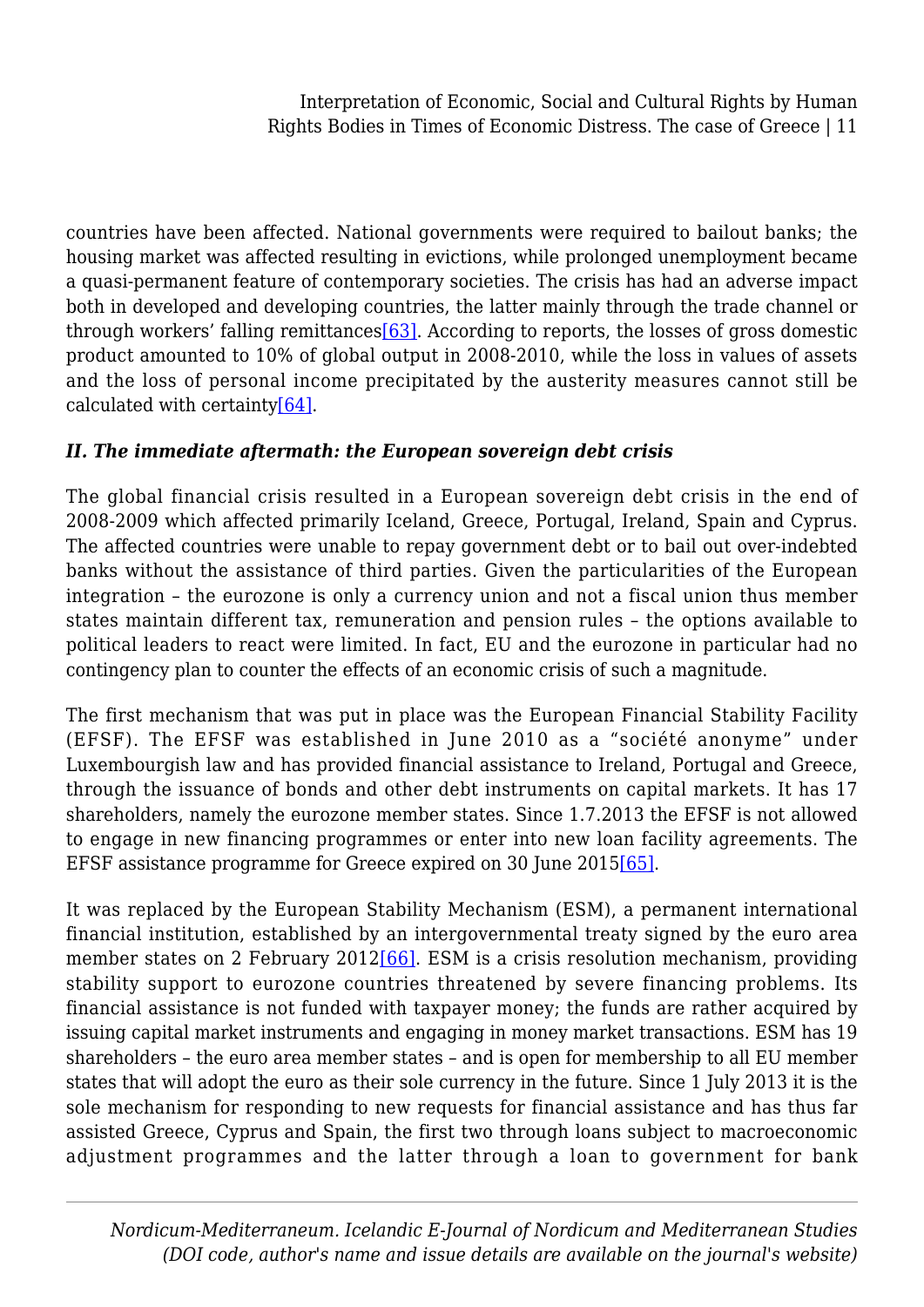recapitalization. Greece is the sole eurozone member state that has received support from both institutions and the only one to remain in the ESM stability programme. Cyprus has exited successfully the programme on 31.3.2016, while the financial assistance programme for Spain expired on 31.12.2013[\[67\].](#page-26-2)

<span id="page-11-1"></span><span id="page-11-0"></span>Participation in these financial stability mechanisms entails as a short- and long-term consequence the adoption of austerity measures and far-reaching privatization programmes. In fact, austerity measures were the primary political choice of governments in their effort to stem the effects of the economic crisis and reduce deficit and public debt<sup>[\[68\]](#page-26-3)</sup>. Even when applied with restraint, austerity measures have an adverse impact on the enjoyment of acquired economic and social rights and thus on our ordinary and everyday life. This approach was inaugurated by the International Monetary Fund that implemented the Structural Adjustment Facility in 1986 and the Enhanced Structural Adjustment Facility one year later, making financial assistance conditional on the implementation of neoliberal structural adjustment programmes impacting adversely on human right[s\[69\].](#page-26-4)

## <span id="page-11-2"></span>*III. The impact of the economic crisis on Greece*

## *1. The financial assistance provided to Greece*

<span id="page-11-4"></span><span id="page-11-3"></span>Due to its macroeconomic imbalances<sup>[\[70\]](#page-26-5)</sup> and the lack of flexibility resulting from its status as a eurozone member state, Greece was the first eurozone country affected by the global economic crisis. Overcoming the "no bail-out" clause of article 125 of the Treaty on the Functioning of the EU, which prohibits the Union and individual member states from assuming the commitments of governments and other public authorities[\[71\]](#page-26-6), the first financial assistance package for Greece was agreed in April 2010 and consisted of bilateral loans from eurozone member states and the International Monetary Fund (the so-called Greek Loan Facility).

However, the Greek Loan Facility was inadequate to counter a more or less systemic crisis. Therefore, in March 2012 the Eurogroup approved a second support programme for Greece, provided again by the Eurozone member states and the IMF. This time, the Eurozone assistance was not provided though bilateral loans but through the EFSF. Furthermore, the Eurozone member states decided to apply the procedure of the Private Sector Involvement (PSI) in the restructuring of the public debt. Thus, in May 2012 about 97% of privately held bonds took a 53,5% cut of the face value of the bond, corresponding to an approximately 107 billion euro reduction in Greece's debt.

Overall political instability and reluctance of the Greek governments to adopt and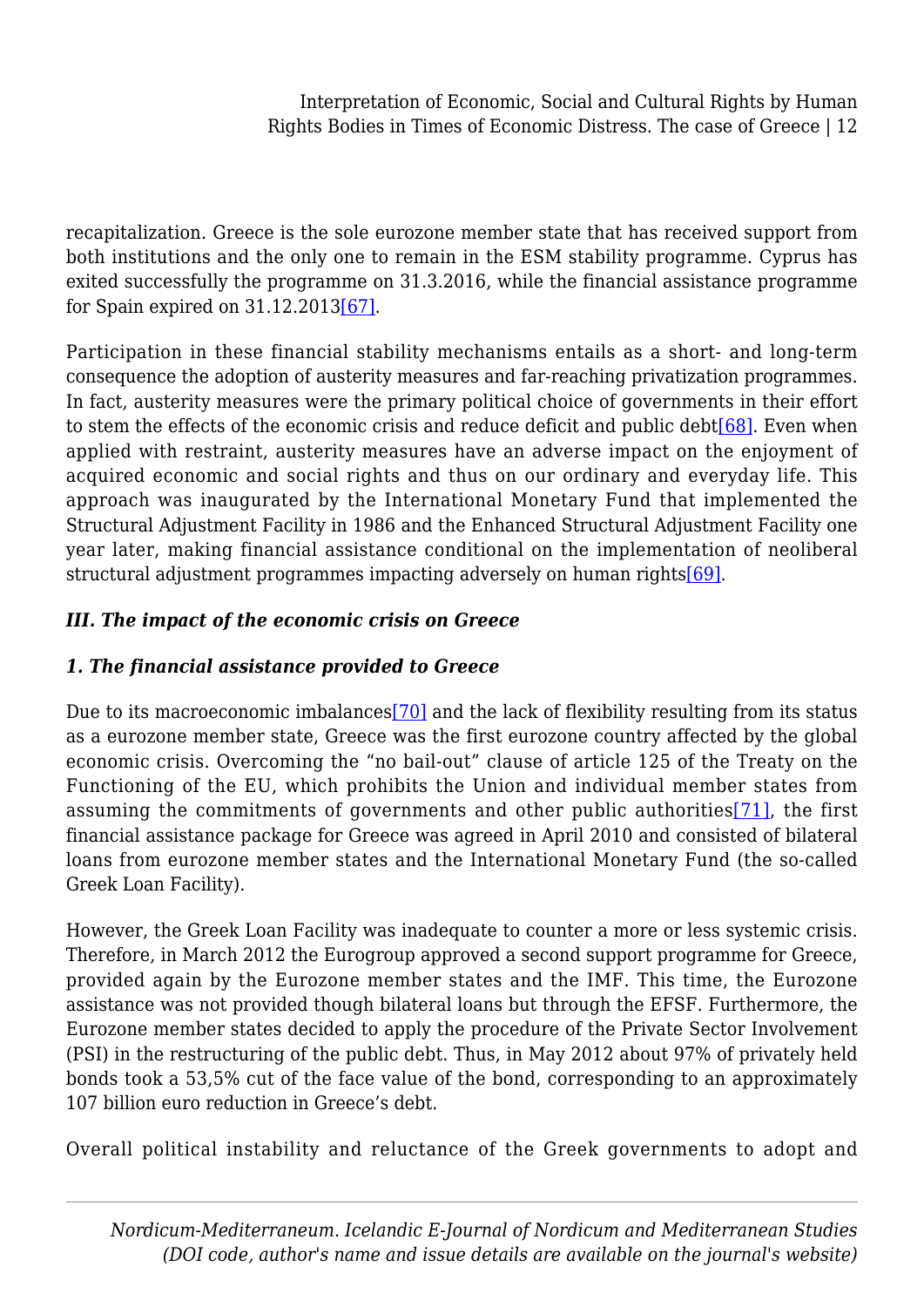implement measures and reforms requested by its lenders led to another impasse in the summer of 2015 when Greece, unable to repay its debts, arrived very close to official insolvency. Controls were imposed on Greek banks to avoid a massive flow of capital and the Greek government decided to submit a request for financial assistance to the ESM. After laborious negotiations of 17 hours the parties reached an agreement (the Financial Assistance Facility Agreement) on 13 July 2015. The agreement was approved by national parliaments and on 19 August 2015 by the ESM Board of Governors. The precise amount of ESM financial assistance will depend on the IMF's decision regarding its participation in financing the programme, and on the success of reform measures by Greece, including the privatisation of state asset[s\[72\]](#page-26-7).

### <span id="page-12-0"></span>*2. The measures adopted*

In order to receive the financial support packages, Greece was requested to adopt a series of specific measures of adjustment the implementation of which was monitored in the first two phases (Greek Loan Facility and EFSF) by officials from the European Commission, the European Central Bank and the IMF, the so-called "Troika", a unique institution of an *ad hoc* nature whose establishment lacked an appropriate legal basis in primary EU law. For this purpose a Memorandum of Understanding was signed between the member state concerned and the "Troika", whereby the member state – in our case Greece – undertook to carry out a number of actions in exchange for financial assistance. The assistance was provided on the basis of strict conditionality; thus the successive Greek governments enjoyed limited leeway in the adoption of the measures required to overcome the crisis[\[73\]](#page-26-8). The same stands for the ESM: a set of prior actions were requested urgently in order to enter into negotiations for the reform agenda as it was set out in the most recent Memorandum of Understanding which was approved by the ESM Board of Governors on 19 August 2015 following its endorsement by ESM members according to their national procedures. The MoU of August 2015 focuses on four key areas: restoring fiscal sustainability; safeguarding financial stability; boosting growth, competitiveness and investment; and reforming the public administration.

<span id="page-12-1"></span>Given the urgency of the situation, the measures adopted at the national level in the course of the three successive financial assistance packages were not carefully balanced leading to restrictions on economic and social rights. A series of laws, presidential decrees and ministerial decisions form the backbone of the austerity legislation. Due to their high number and lengthy content a detailed analysis of the said legal documents is beyond the scope of the present article. We will provide a selection of the most representative legislations adopted and we will focus on the ones that are detrimental on the social rights selected for analysis in the present article: social security and labour rights.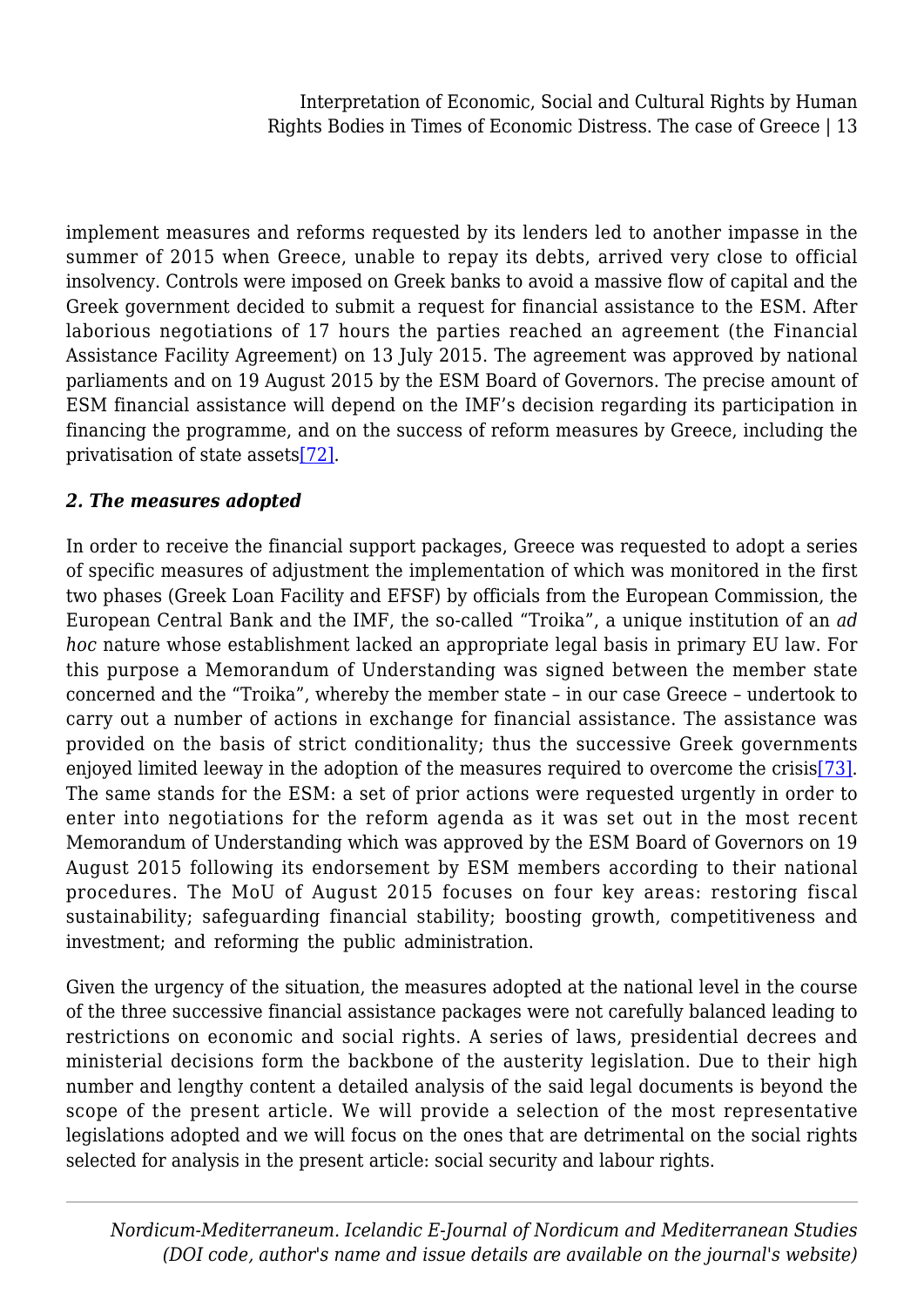<span id="page-13-1"></span><span id="page-13-0"></span>The first set of social rights attacked by austerity measures were labour rights and social security rights. A set of laws[\[74\]](#page-26-9) introduced tectonic changes, amongst which figure the followin[g\[75\]](#page-27-0):

- modifications to both public and private pension schemes;
- reduction of public sector wages by 12% and later a further reduction of 3%.;
- remuneration of special apprenticeships for people between 15-18 years old with 70% of the general minimum wage, while new entrants in the labour market under the age of 25 would be remunerated with 84% of the general minimum wage;
- establishment of the wage setting system by law, whereas the minimum wage would be determined by a government decision, after consultation with the social partners;
- reduction of the general minimum wage by 22% for workers older than 25 years old and by 32% for younger workers;
- precedence of the company level CEAs over sectoral or occupational ones even if the latter contained more favourable provisions, provided that the safety net of the National General Collective Agreement is observed;
- arbitration procedures could be initiated only upon mutual consent of the parties, while the arbiter shall take into consideration the economic distress and the requirements of the adjustment programme;

## <span id="page-13-2"></span>*Austerity legislation and effective protection of economic, social and cultural rights[\[76\]](#page-27-1) in Greece*

## *I. Social security rights*

<span id="page-13-3"></span>Article 12 of the European Social Charter guarantees the right to social security. Pensions are a principal branch of social security[\[77\]](#page-27-2). Both the European Court of Human Rights and the European Committee of Social Rights examined cases related to pension cuts, reaching totally different conclusions.

<span id="page-13-4"></span>In *Koufaki and ADEDY/Greece,* the ECtHR found no violation of article 1 Protocol 1 ECHR, guaranteeing the right to property. The Strasbourg court reaffirmed the wide margin of appreciation that states enjoy with regard to their social policy and concluded that the reductions pursued a legitimate aim and were not disproportionate  $[78]$ . Moreover, there was no evidence that the applicant run the risk of falling below the subsistence threshold, while the removal of the thirteenth and fourteenth months' pensions had been offset by a one-off bonus.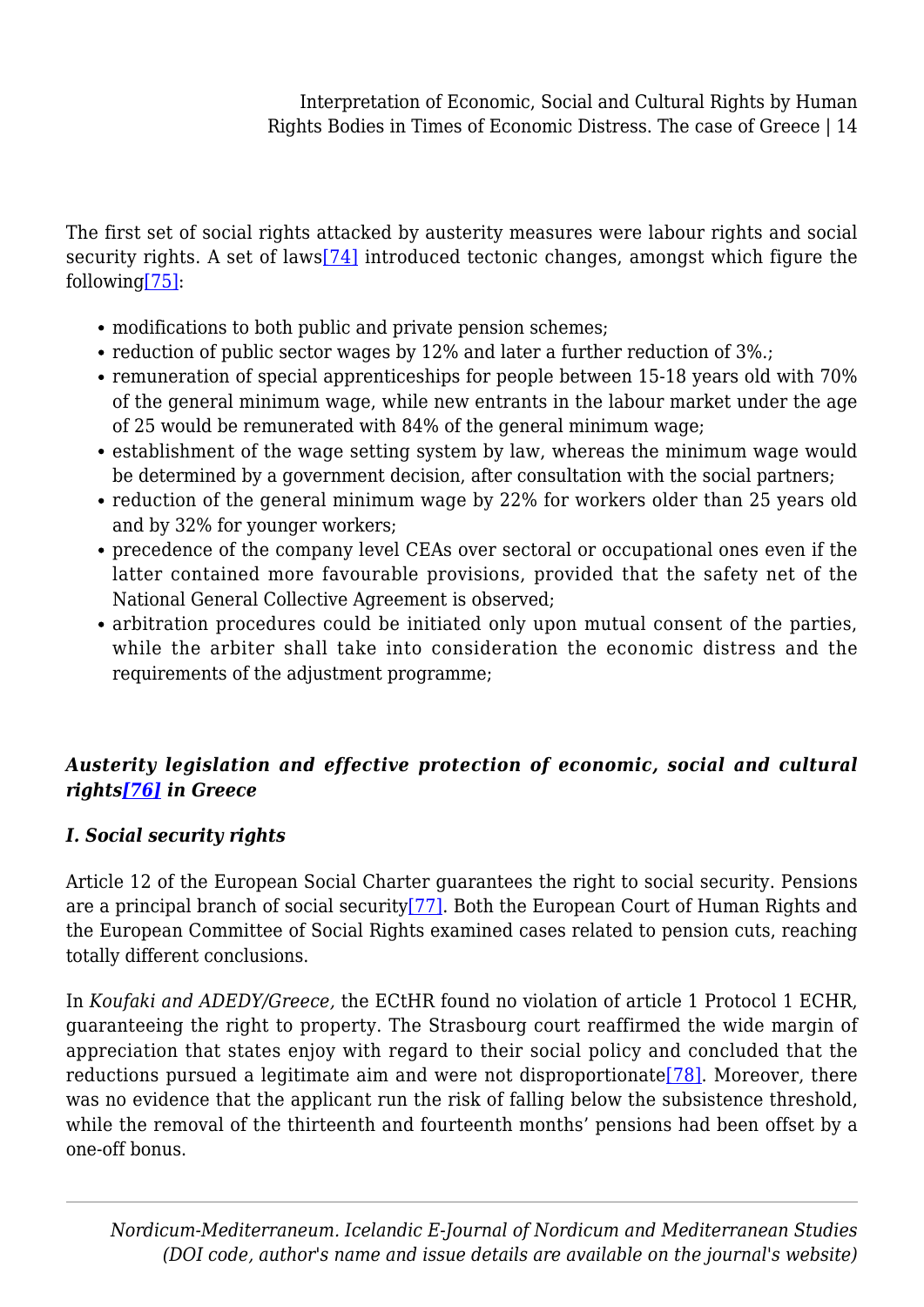<span id="page-14-0"></span>To the contrary, the European Committee of Social Rights, concluded in five decisions on collective complaints against Greece that the cumulative effect of the modifications of the pensioners' social protection were a violation of the right to social security under Article 12 ES[C\[79\]](#page-27-4). In particular, the Committee ruled that certain restrictions such as those related to holiday bonuses, restrictions of pension rights in cases where the level of pension benefits is a sufficiently high one and in cases where people are of such a low age that it is legitimate for the state to conclude that it is in the public interest for such persons to be encouraged to remain part of the work-force than to be retired, did not in themselves constitute a violation of the ESC. However, the cumulative effect of the restrictions would bring about an overall degradation in the standard of living of the pensioners concerned.

It is interesting that the Greek Government tried to conform to the decision of the European Committee of Social Rights by notifying to the Committee of Ministers the measures it had taken to remedy the violations. The measures had a twofold approach: firstly the protection of vulnerable groups and secondly the improvement of the social security system. As to the first pillar, the government asserted that the pensions below 1000 euros would be guaranteed, the Benefit of Social Solidarity (EKAS) which is a non-retributive benefit for the protection of the elderly with low pensions would continue to be granted, a pension of 360 euros would be granted for the non-insured elderly based on certain conditions, while according to Law 4052/2012, the programme "Pensioner's homecare" had been established. It had also introduced favourable regulations regarding the payment of the Extraordinary Special Property Tax, tax exemptions for certain types of pensions, as those granted to war victims, war invalids, blind persons or invalids and beneficiaries of EKAS, while cuts on pensions were not made if the beneficiary or members of his family receive small pensions, or are invalids  $[80]$ . As to the improvement of the social security system, the government tried to counter problems of fraud in social security and incidents of "contribution evasion"

<span id="page-14-1"></span>While the measures notified are in themselves welcome, it is doubtful whether they are going to last, especially as there is no sign of overcoming the crisis and Greece is supposed to introduce further measures in view of the ESM assistance package she is going to receive.

<span id="page-14-2"></span>Contrary to the hesitant approach of the ECtHR regarding the right to social security in economic emergencies, the Inter-American Court of Human Rights has consistently applied a different approach. In case *"Five Pensioners"/Peru[\[81\]](#page-27-6)* the problem was the reduction by 78% of the pensions of the public sector workers while by law and Constitutional Court judgments their pension was planned to gradually equalize the salary they used to receive. The Inter-American Commission on Human Rights claimed the violation of articles 21 (right to property), 25 (right to judicial protection) and 26 (progressive development) of the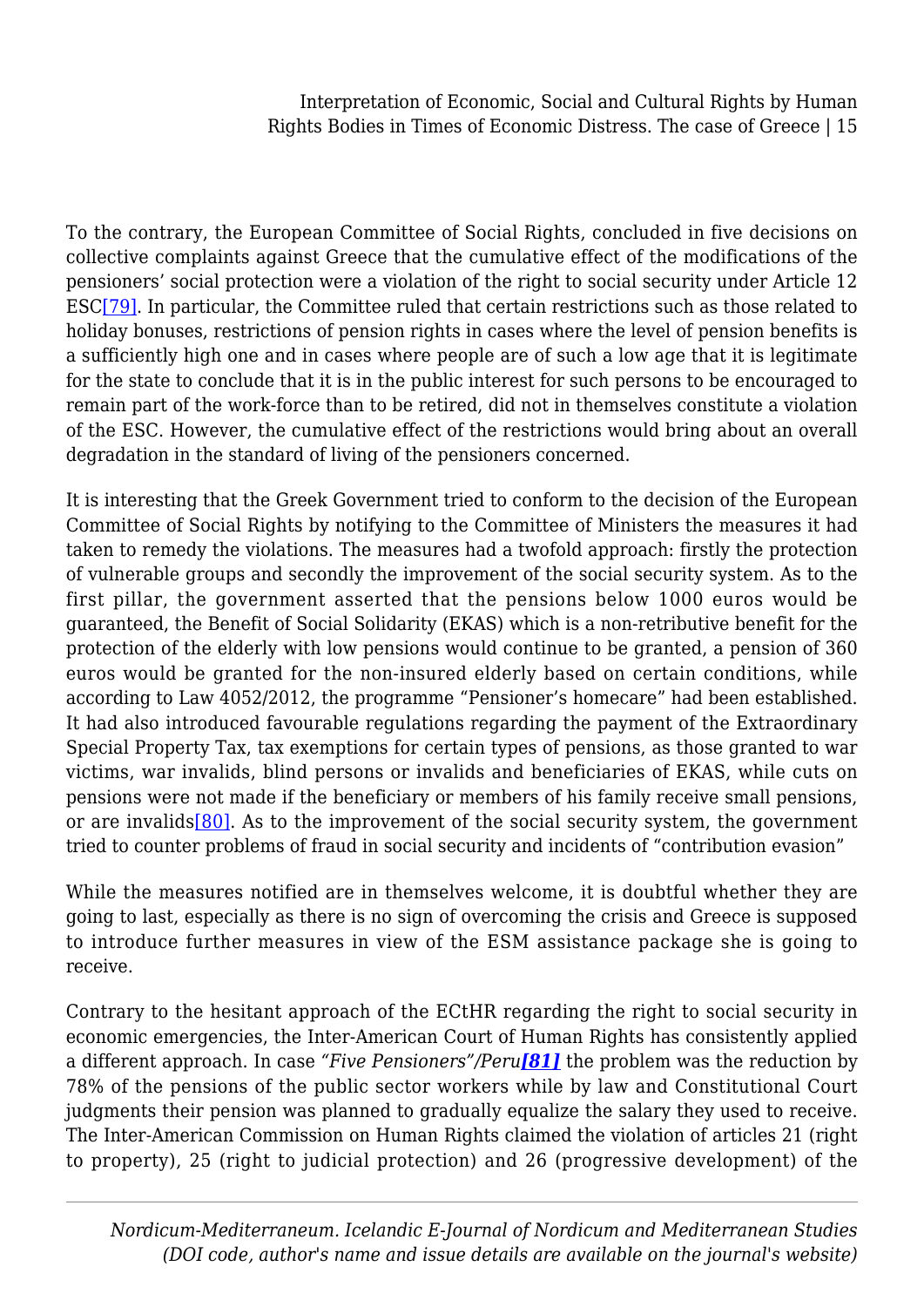Convention. The respondent state, for its part, invoked the argument of the state of emergency due to the economic crisis that it faced at that time.

The Court dwelt upon two questions: a) whether the right to a pension could be considered an acquired right, and b) what parameters should be taken into consideration to quantify the right to a pension, and whether it is possible to cap a pension  $[82]$ .

<span id="page-15-2"></span><span id="page-15-1"></span><span id="page-15-0"></span>Although the first question has been answered in the negative by the ECtHR in *Koufaki and ADEDY/Greece*[\[83\]](#page-27-8), the IACtHR followed its own path of reasoning, assisted in part by the Constitution of the country and the jurisprudence of its Constitutional Court. Indeed, the former stipulated in its provisions that the "social regimes established for the pensions of public sector employees do not affect legally acquired rights, particularly the right corresponding to the regimes of Decree Laws 19990 and 20530"[\[84\]](#page-27-9) (these decrees constitute the legal basis for the granting of the pensions in question). Furthermore, the Constitutional Court indicated that, once the requirements for granting a pension set forth in Decree Law No. 20530 have been fulfilled, the employee: "[…] incorporates into his patrimony, by virtue of the express authority of law, a right that is not subject to recognition by the Administration, that is not something that the law grants in some way, that, as has been recalled, arises from compliance with the requirements established by law. Thus, those who were subject to the regime of Decree Law 20530 and who, until the entry into force of Legislative Decree 817 had already complied with the requirements indicated in the norm, that is, they had worked for twenty years or more, have the right to an equalized pension, in accordance with the provisions of Decree Law 20530 and its modifying provisions"[\[85\]](#page-27-10). Bearing into consideration the foregoing, the IACtHR concluded that the right to property, stipulated in the ACHR, protects also the right of the applicants to receive an equalized retirement pension in the sense that it is an acquired right[\[86\]](#page-28-0). The Court referred also to the limitation clause of the San Salvador Protocol (article 5), holding that, although states may restrict the enjoyment of socio-economic rights in order to preserve the general welfare in a democratic society, and consequently the right to property, such restriction should take place only through the appropriate legal procedure[\[87\].](#page-28-1) However, in the instant case no legal process has been applied.

<span id="page-15-6"></span><span id="page-15-5"></span><span id="page-15-4"></span><span id="page-15-3"></span>What is most important in the Court's reasoning is indeed its approach of the right to property in conjunction with the right to a pension. The Court emphasized that from the time that a pensioner pays his contributions to the pension fund, ceases to work for the institution in question and opts for the retirement regime set forth in the law, such pensioner acquires the right to have his pension governed by the terms and conditions established in such law. It is a very important statement, especially if we take into account the adjustments brought about to pension systems all over the world due to the current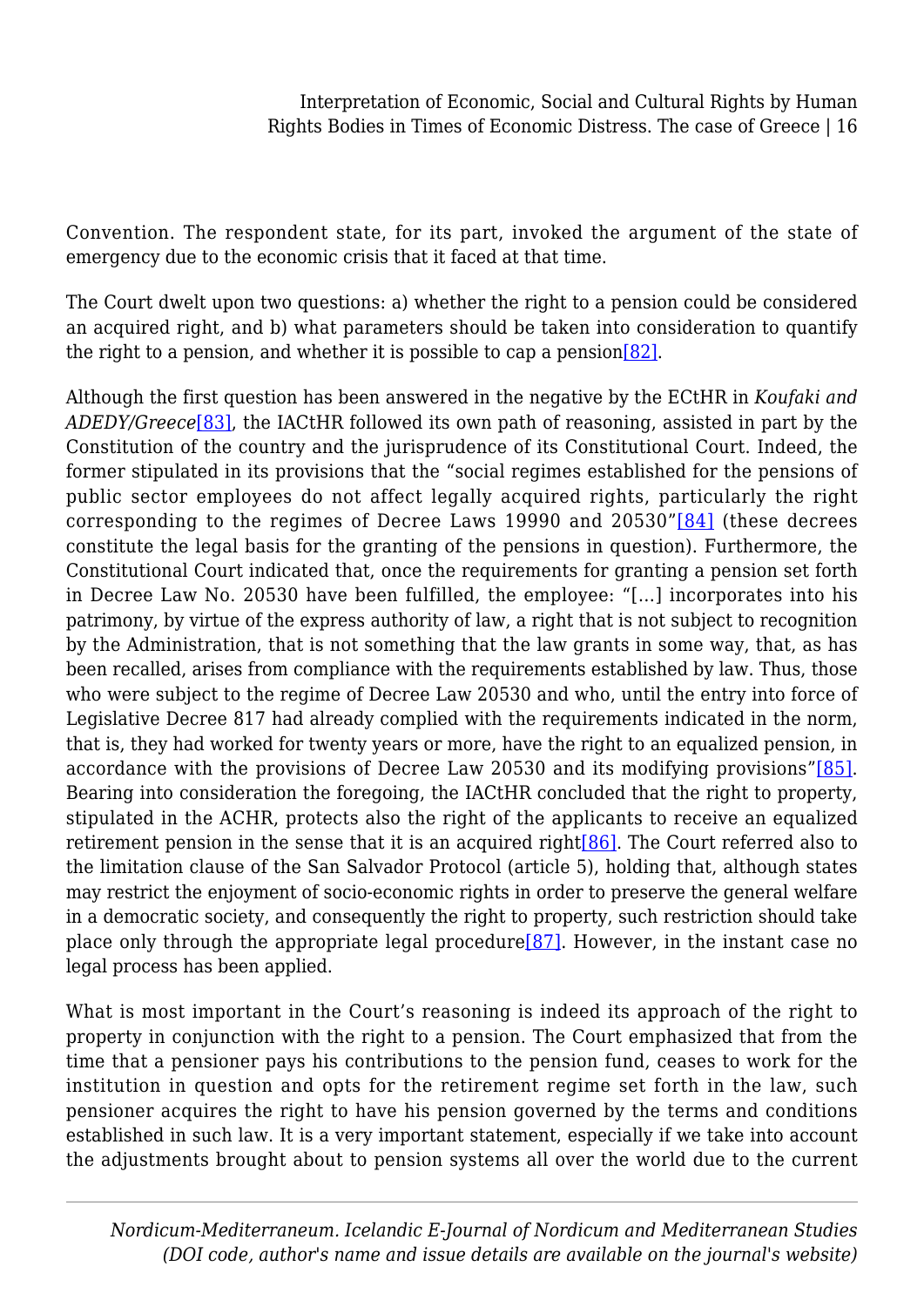<span id="page-16-0"></span>economic crisi[s\[88\].](#page-28-2) The Court applied the same reasoning in another case brought before it by the Commission against Per[u\[89\].](#page-28-3)

Of particular interest is the *dictum* of the Court regarding the violation of article 26 of the American Convention on Human Rights. The Court did not deny its violation. Instead, it refused to pronounce upon it, stressing that the progressive development of economic, social and cultural rights should be measured in relation to the growing coverage of the right to social security and to a pension of the entire population and not in the circumstances of a very limited group of pensioners[\[90\].](#page-28-4) In any case, it did not preclude a prospective violation of the article in the factual and legal framework of another cas[e\[91\].](#page-28-5)

## <span id="page-16-2"></span><span id="page-16-1"></span>*II. Labour rights*

<span id="page-16-4"></span><span id="page-16-3"></span>The right to a decent remuneration which is enshrined in article 4 of the European Social Charter[\[92\]](#page-28-6) was examined thoroughly by the ECSR in complaint no. 66/2011. The Committee examined the differentiated reduction of the minimum wage of people under 25 and it concluded that it constituted a violation of the right to fair remuneration[\[93\].](#page-28-7) The Committee held that although in certain circumstances it is acceptable to pay a lower minimum wage to young workers, this wage must under no circumstances fall under the poverty level of the country. In the same set of decisions (no 65/2011), the Committee has found further violations of article 4 ESC, in particular para. 4. More specifically, the Greek state by equating the first twelve months of employment in an open-ended contract with a trial period, made dismissal without notice or compensation possible during this period, thus violating directly article 4 para. 4 ESC.

Unlike the decisions on violations of the right to social security, where the Greek Government has introduced measures of remedy, here the Greek delegation before the Committee of Ministers, while accepting the conclusions of the ECSR, it pointed out that the measures were of a provisional nature and that the Greek Government had the firm intention to revoke these measures as soon as the economic situation of the country would allow. However, due to the political and economic constraints, "it was not possible to envisage a set timeframe, although it was unlikely that tangible results in Greece would be apparent before 2015["\[94\]](#page-29-0).

<span id="page-16-6"></span><span id="page-16-5"></span>In this respect we should also cast an eye on the jurisprudence of the Inter-American Court of Human Rights. The right to salary was central in case *Abrill Alosilla et al./Peru[\[95\]](#page-29-1),* regarding the retroactive application of decrees that between 1991 and 1992 eliminated the salary scale system that was in effect. Although the state acknowledged its international responsibility before the Commission (in relation to the right of "amparo" – article 25 ACHR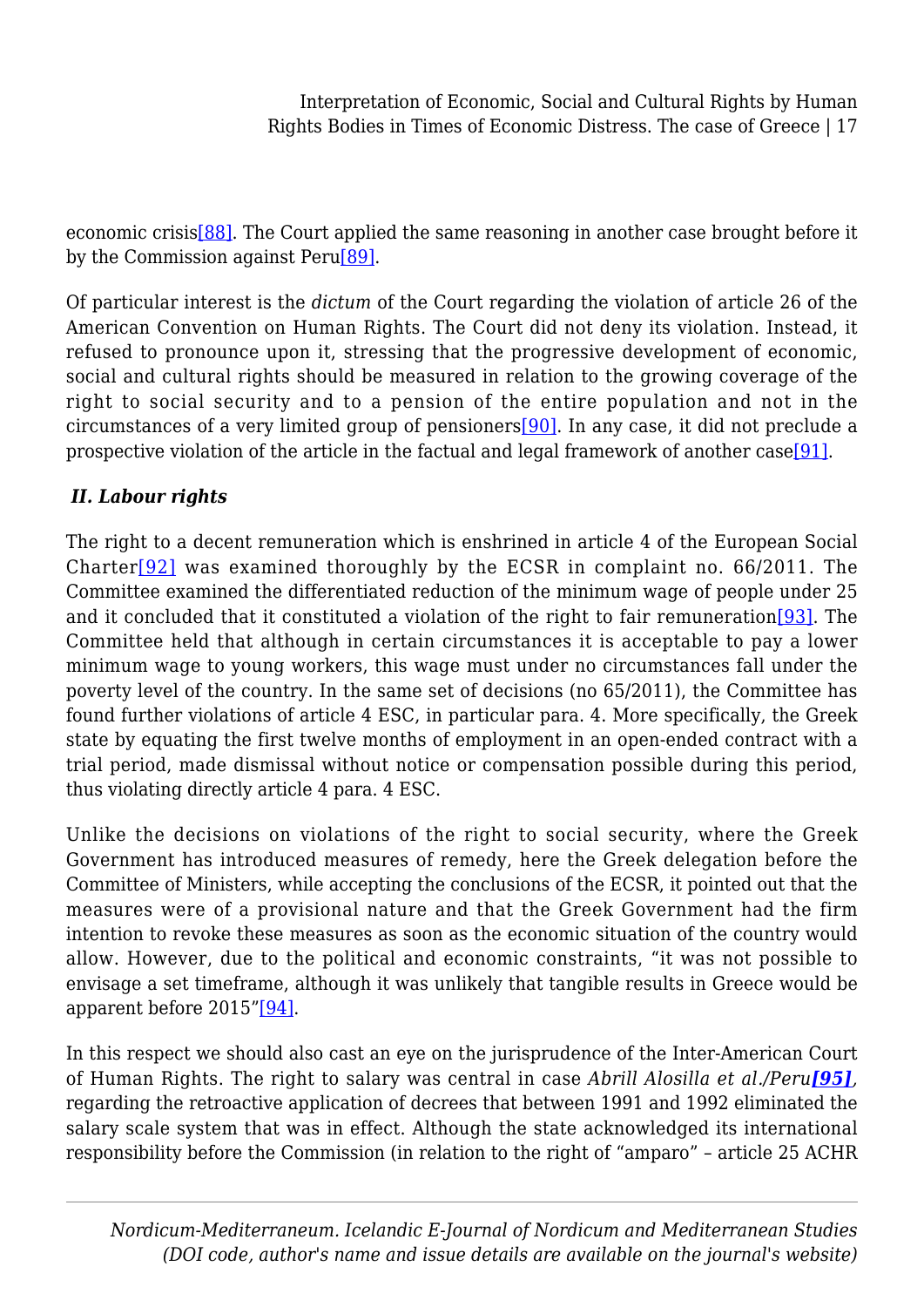– and not the right to property – article 21 ACHR), the failure to conclude promptly a friendly settlement brought the case before the IACtHR.

In this case, the Court did not make any specific reference to economic, social and cultural rights or the San Salvador Protocol. Nevertheless, the national legal documents examined by the Court (judgments of the Constitutional and Social Law Chamber of the Supreme Court of Justice) and the facts of the case imply the violation of socio-economic rights and in particular the right to receive remuneration.

The issue in question was the repeal, by virtue of decrees with retroactive effect, of the salary adjustment system known as "salary scales". This system was not subject to collective bargaining and consisted of the automatic adjustment of monthly remuneration for the personnel at that time denominated as Functionaries and Senior Management, taking as its basis a) the remuneration of the unskilled laborer or lowest position at the company and b) the Salary Scales or Indexes, or Variation Coefficients previously established and assigned to each position. In effect, each time the company increased the salary of the lowest positions as a consequence of a collective bargaining process, by necessity it also resulted in increases for the other positions in the company that could not benefit from that proces[s\[96\].](#page-29-2) The suppression of the "salary scales" system had as a result not only the reduction of salaries but also the retroactive collection of payment[s\[97\].](#page-29-3)

<span id="page-17-2"></span><span id="page-17-1"></span><span id="page-17-0"></span>The Court reminded that it has developed a broad concept of property and that it has, through article 21 ACHR, protected vested rights, which are understood as "rights that have become part on an individual's wealth["\[98\]](#page-29-4). It also emphasized that the principle of nonretroactivity of the law meant that the new law does not have the authority to regulate juridical situations that have been duly consolidated. In this respect the IACtHR observed that the "salary scales" system had generated an increase in wages that had become part of the wealth of the victims, i.e. a vested right. The Court differentiated between the system of salary adjustments, which was not a right of the victims *per se,* and the salary increases already received that had already become part of the workers' wealth. In effect, the latter constituted a vested right that was affected by the retroactive application of the law, resulting in violation of the right to property<sup>[99]</sup>.

<span id="page-17-4"></span><span id="page-17-3"></span>One should note the "human face" shown once more from the Court, regarding the personal situation of the applicants. In effect, the IACtHR paid particular attention to the fact that all workers had organized their finances based on their salaries and that the salary reduction compromised their opportunity to provide, for instance, economic support to sick family members, while some of them were obliged to sell possessions. It is a human approach that we rarely observe in an international tribunal, even a human rights one  $[100]$ .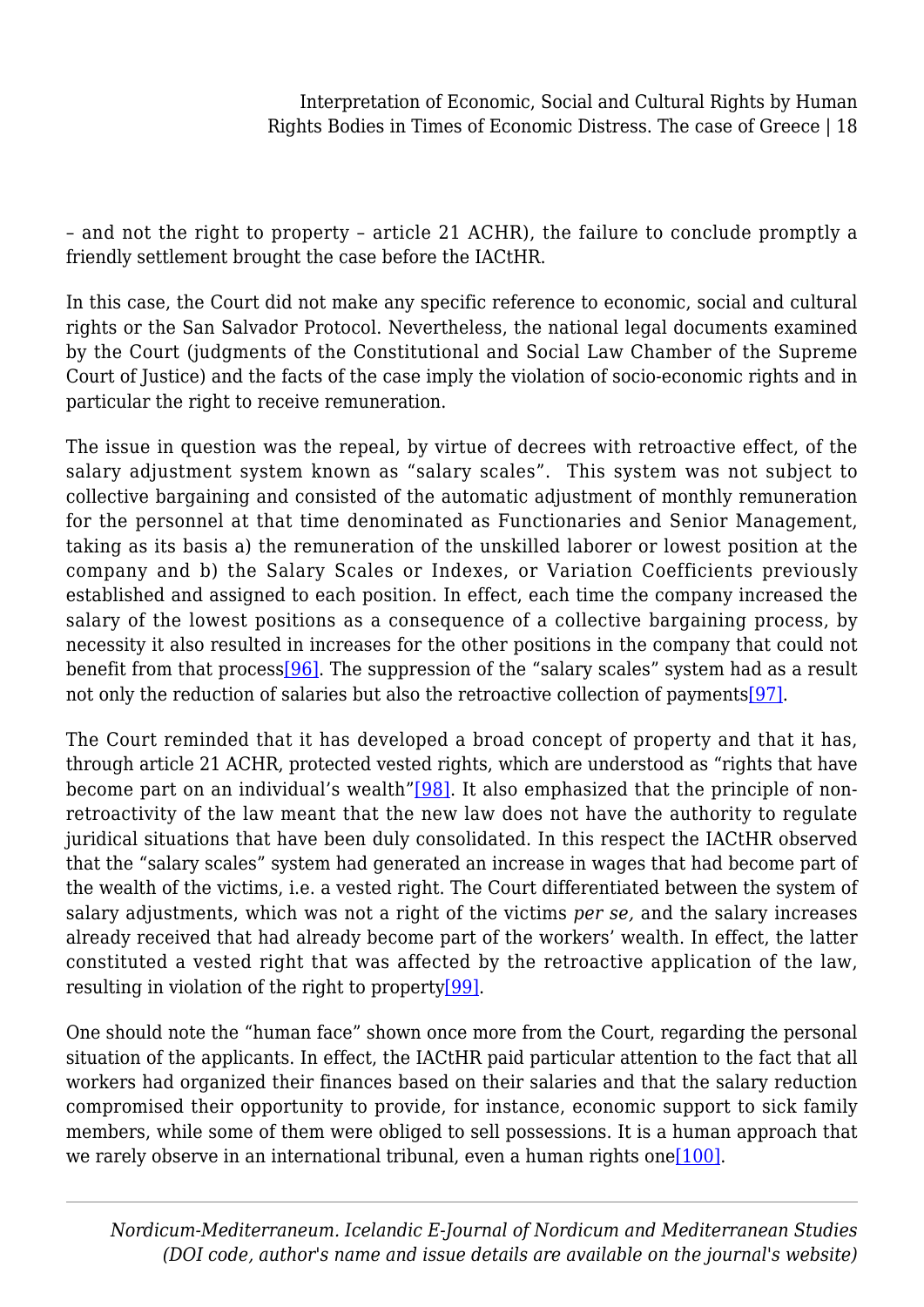#### *Concluding remarks*

Even though international bodies reaffirm in every occasion that retrogression in the protection of economic, social and cultural rights is prohibited and despite the reassurances of the Greek government in one set of complaints before the ECSR that it is doing everything possible to guarantee the protection of vulnerable groups, the situation in Greece is far from stabilising or improving. The new request of assistance before the ESM brings along a new series of measures affecting socio-economic rights (Laws 4389/2016 and 4387/2016) and a great array of privatisations in public assets and organisations that touch upon the minimum core of social rights. A salient example is the announced privatisation of the Athens and Thessaloniki Water and Sewerage Company against the ruling of the Greek Council of State[\[101\]](#page-29-7) that such a move could put public health at risk due to the uncertainty regarding the quality and affordability of the services[\[102\]](#page-29-8). We have a long way ahead until we can declare with certainty that socio-economic rights in Greece enjoy the level of protection they did before the economic crisis.

#### <span id="page-18-7"></span><span id="page-18-6"></span>**Notes**

<span id="page-18-0"></span>[\[1\]](#page-0-0) Loi travail : 17 % de grévistes à la SNCF pour la première journée de grève illimitée, Le Monde.fr avec AFP, 01.06.2016,

http://www.lemonde.fr/economie/article/2016/06/01/loi-travail-debut-d-un-mouvement-de-gr eve-illimitee-a-la-sncf\_4929935\_3234.html

<span id="page-18-1"></span>[\[2\]](#page-0-1) *Garcia Pedraza P.,* Crisis and social rights in Europe. Retrogressive measures versus protection mechanisms, Institute for Human Rights, Åbo Akademi University, 2014, p. 18.

<span id="page-18-2"></span>[\[3\]](#page-0-2) See articles 1, 55, 56, 61, 62, 68.

<span id="page-18-3"></span>[\[4\]](#page-0-3) There is a general consensus that most of the human rights norms enumerated in the UDHR have acquired a status of customary law, see in particular, *Henkin L.,* The age of rights, Columbia University, New York, 1990; *Meron T.,* Human rights and humanitarian norms as customary law, Clarendon Press, Oxford, 1989. This argument is further corroborated by the fact that the UN Human Rights Council in its Universal Periodic Review mechanism (established in 2006 by virtue of UNGA res. 60/251) is using as a reference instrument not only the human rights treaties binding upon states and the UN Charter but also the UDHR.

<span id="page-18-5"></span><span id="page-18-4"></span>[\[5\]](#page-0-4) UNGA res. 217 A/10.12.1948.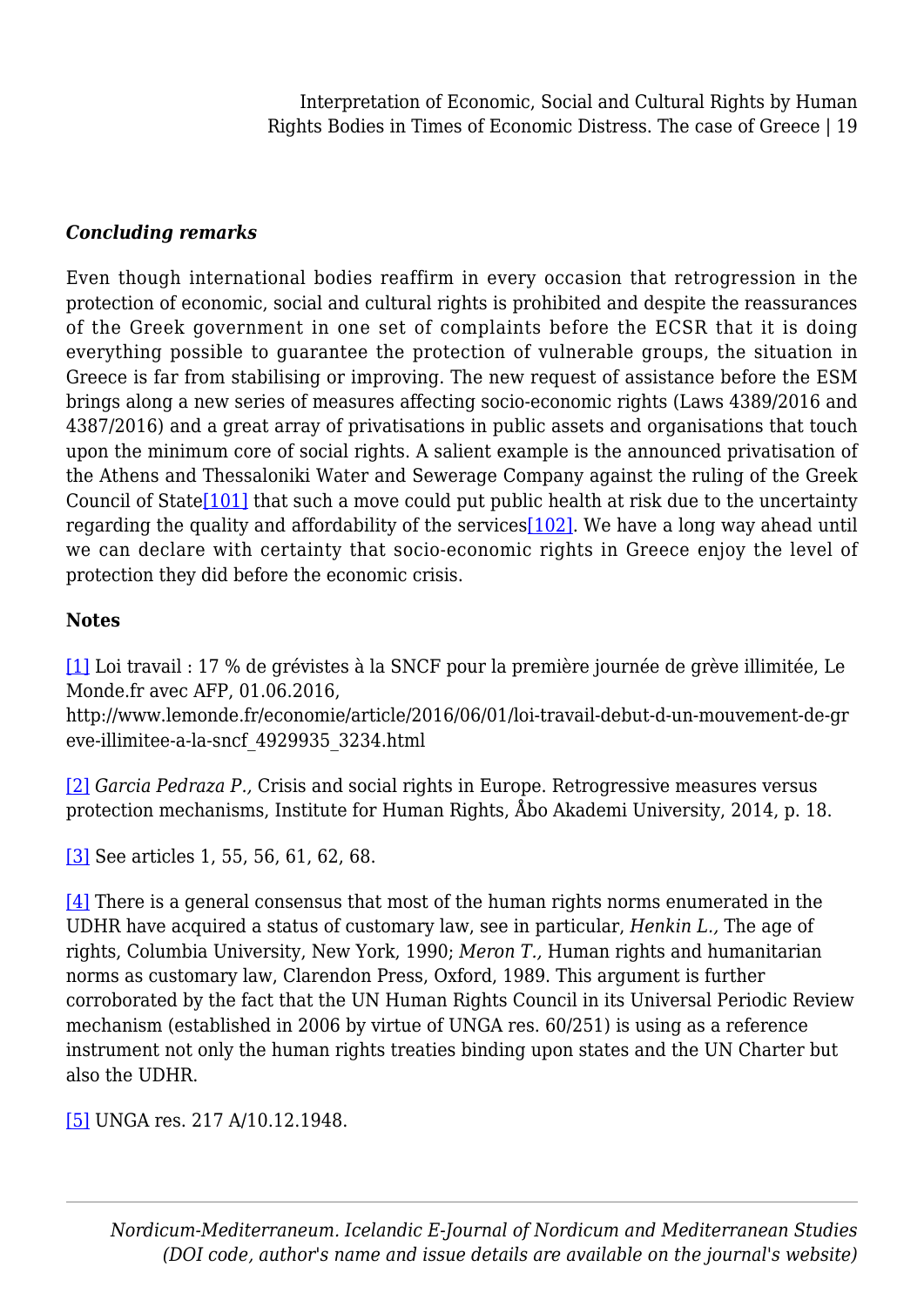[\[6\]](#page-1-0) For this categorization see *Karel V.* Human rights: A thirty year struggle. The sustained efforts to give force of law to the Universal Declaration of Human Rights. UNESCO Courier, 30:11, Paris, November 1977. Contemporary scholars have overridden this conceptualization (see infra).

<span id="page-19-0"></span>[\[7\]](#page-1-1) *Mowbray A.,* The development of positive obligations under the European Convention on Human Rights, Human Rights Law in Perspective, vol. 2, Hart Publ., Oxford-Portland Oregon, 2004.

<span id="page-19-1"></span>[\[8\]](#page-1-2) Adopted by the World Conference on Human Rights in Vienna on 25 June 1993.

<span id="page-19-2"></span>[\[9\]](#page-1-3) ibid. Part. I, §5.

<span id="page-19-3"></span>[\[10\]](#page-1-4) Proclamation of Teheran, Final Act of the International Conference on Human Rights, Teheran, 22 April to 13 May 1968, U.N. Doc. A/CONF. 32/41 at 3 (1968).

<span id="page-19-4"></span>[\[11\]](#page-1-5) See for instance, General Comment no 9 "The domestic application of the Covenant", UN doc. E/C.12/1998/24, 3.12.1998: "The adoption of a rigid classification of economic, social and cultural rights which puts them, by definition, beyond the reach of the courts would thus be arbitrary and incompatible with the principle that the two sets of human rights are indivisible and interdependent", §10.

<span id="page-19-5"></span>[\[12\]](#page-1-6) International Convention on the elimination of all forms of racial discrimination, UNGA res. 2106 (XX), 21.12.1965; Convention on the Elimination of all forms of discrimination against women, **[A/RES/34/180](http://www.un.org/en/ga/search/view_doc.asp?symbol=A/RES/34/180&Lang=E&Area=RESOLUTION)**, 18.12.1979; Convention on the rights of the child, A/RES/44/25, 20.11.1989; International Convention on the protection of the rights of all migrant workers and members of their families, A/RES/45/158, 18.12.1990; Convention on the rights of persons with disabilities, A/RES/61/106, 24.1.2007.

<span id="page-19-6"></span>[\[13\]](#page-1-7) See for an account of the relevant discussion, *Craven M.,* The International Covenant on Economic, Social and Cultural Rights: a perspective on its development, Clarendon Press, Oxford, 1995; *Eide A.,* Economic, social and cultural rights as human rights, in Falk R., Human rights: critical concepts in political science, Routledge, London, 2008, p. 299-318.

<span id="page-19-7"></span>[\[14\]](#page-1-8) See A/RES/6/543, 4.2.1952.

<span id="page-19-8"></span>[\[15\]](#page-1-9) [A/RES/2200\(XXI\) A](http://www.un.org/en/ga/search/view_doc.asp?symbol=A/RES/2200%28XXI%29&Lang=E&Area=RESOLUTION), 16.12.1966. ICCPR has 167 ratifications, whereas ICESCR 160.

<span id="page-19-9"></span>[\[16\]](#page-2-0) Arts 28 et seq. ICCPR. Similar committees of independent experts have been set up by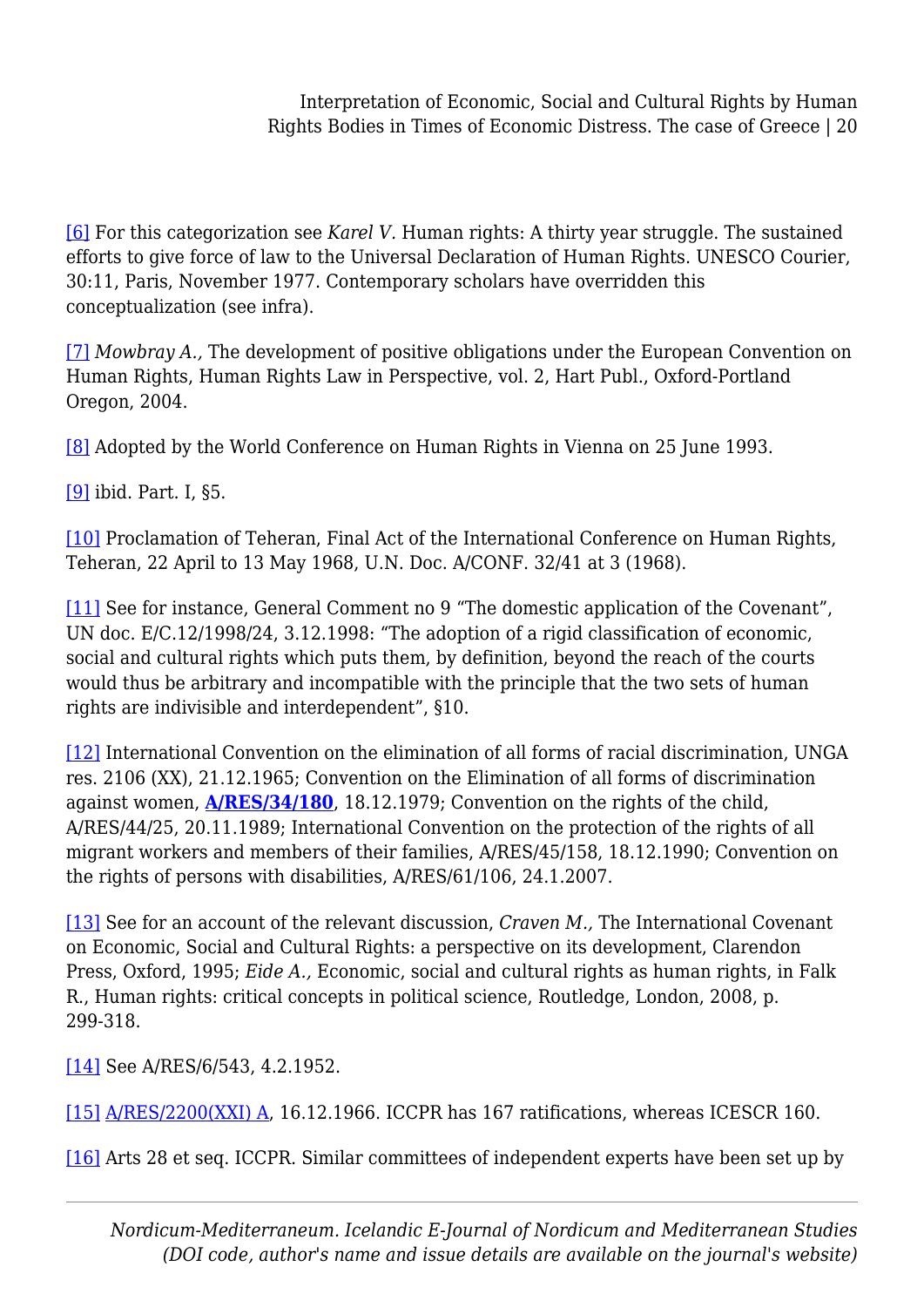all core human rights treaties.

<span id="page-20-0"></span>[\[17\]](#page-2-1) Art. 16 ICESCR. The procedure of examination is described in arts 16-23 ICESCR.

<span id="page-20-1"></span>[\[18\]](#page-2-2) "Review of the composition, organization and administrative arrangements of the Sessional Working Group of Governmental Experts on the Implementation of the International Covenant on Economic, Social and Cultural Rights", Economic and Social Council resolution 1985/17.

<span id="page-20-2"></span>[\[19\]](#page-2-3) Convention for the Protection of Human Rights and Fundamental Freedoms (as amended by Protocols no 11 and 14), Rome 4 XI 1950, ETS 005.

<span id="page-20-3"></span>[\[20\]](#page-3-0) The Council of Europe promotes the indivisibility of human rights and the ECtHR has emphasised already in its very early jurisprudence that "there is no water-tight division" between social and economic rights and civil and political rights, *Airey/Ireland,* appl. no. 6289/73, judgment 9.10.1979, para. 26. The regional court that has an extensive jurisprudence on economic, social and cultural rights through an expansive interpretation of civil and political rights is the Inter-American Court of Human Rights, see in that respect *Saranti V.,* Economic, social and cultural rights in the Western Hemisphere under the prism of the Inter-American Court of Human Rights case-law, Annuaire International des Droits de l'Homme, VII/2012-2013, p. 515-553.

<span id="page-20-4"></span>[\[21\]](#page-3-1) Greece ratified the European Social Charter on 6 June 1984 by virtue of Law 1426/1984 accepting 67 of the Charter's 72 articles. The Revised European Social Charter has been ratified on 18 March 2016. Greece has also ratified the Additional Protocol and has accepted the system of collective complaints on 18 June 1998. However, it has not made the declaration that would allow non-governmental organisations to submit collective complaints.

<span id="page-20-5"></span>[\[22\]](#page-3-2) In 2000 the European Parliament approved the Charter which was given legally binding force in 2010 when it was incorporated into the consolidated version of the TEU, by virtue of article 6 TEU that declared that the Charter shall have the same legal value as the Treaties. However, UK and Poland have chosen for a special status through the Protocol on the Application of the Charter of Fundamental Rights of the EU to Poland and to the United Kingdom. Pursuant to this instrument, the ability of the Court of Justice of the EU or any other court or tribunal of Poland or of the United Kingdom is not extended to find that the laws, regulations or administrative provisions, practices or action of Poland or of the United Kingdom are inconsistent with the fundamental rights, freedoms and principles that are reaffirmed by the Charter. Thus the Charter does not create justiciable rights applicable to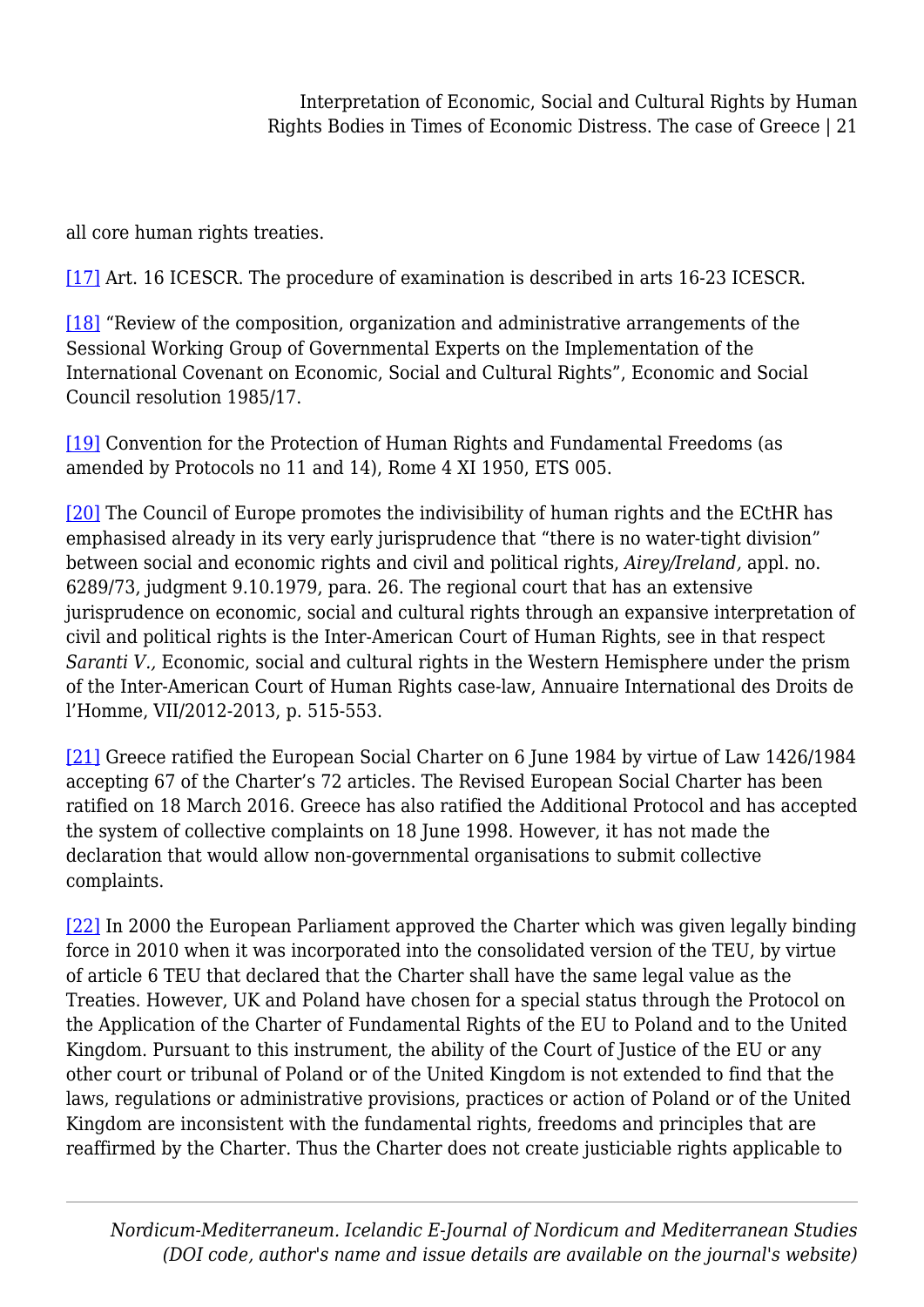Poland or the United Kingdom except in so far as Poland or the United Kingdom have provided for such rights in their national law. See <http://eur-lex.europa.eu/LexUriServ/LexUriServ.do?uri=OJ:C:2007:306:0156:0157:EN:PDF>

<span id="page-21-0"></span>[\[23\]](#page-3-3) Vienna Declaration and Programme of Action, Adopted by the World Conference on Human Rights in Vienna on 25 June 1993, §5, http://www.ohchr.org/EN/ProfessionalInterest/Pages/Vienna.aspx

<span id="page-21-1"></span>[\[24\]](#page-3-4) See for a general discussion *Coomans F. (ed.),* Justiciability of economic and social rights. Experiences of domestic systems, Intersentia, Antwerp, 2006; *de Schutter O.,* International human rights law, Cambridge University Press, 2010, p. 740-771; *Langford M. (ed.),* Social rights jurisprudence: emerging trends in international and comparative law, CUP, 2009; *Liebenberg S.,* The protection of economic and social rights in domestic legal systems, in Eide A., Krause C., Rosas A. (eds.), Economic, Social and Cultural Rights. A textbook, 2nd ed., Martinus Nijhoff Publ., 2001, p. 55-84; *Matscher F. (ed.),* The implementation of economic and social rights: national, international and comparative aspects, N. P. Engel, Kehl am Rhein, 1991; *Ramcharan B.G. (ed.),* Judicial protection of economic, social and cultural rights, Martinus Nijhoff Publ., Leiden, 2005; *Scheinin M.,* Economic, social and cultural rights as legal rights in Eide A., Krause C., Rosas A. (eds.), Economic, Social and Cultural Rights. A textbook, 2<sup>nd</sup> ed., Martinus Nijhoff Publ., 2001, p. 29-54.

<span id="page-21-2"></span>[\[25\]](#page-3-5) *Dennis M.J., Stewart D.P.,* Justiciability of economic, social and cultural rights: should there be an international complaints mechanism to adjudicate the rights to food, water, housing and health? 98 AJIL, 2004, p. 462-515 ; *Bossuyt M.,* La distinction juridique entre les droits civils et politiques et les droits economiques, sociaux et culturels, 8 Revue des Droits de l'Homme, 1975, p. 783-820; *Vierdag E.W.,* The legal nature of the rights granted by the International Covenant on Economic, Social and Cultural Rights, 9 Netherlands Yearbook of International Law, 1978, p. 69-105.

<span id="page-21-3"></span>[\[26\]](#page-4-0) For instance, the European Court of Human Rights has repeatedly reaffirmed that states parties enjoy a wide margin of appreciation, when they determine their social policy, especially if their resources are limited and they have to set priorities, see *Koufaki and ADEDY/Greece,* nos. [57665/12](http://hudoc.echr.coe.int/sites/eng/Pages/search.aspx#%7B%22appno%22:[%2257665/12%22]%7D) and [57657/12,](http://hudoc.echr.coe.int/sites/eng/Pages/search.aspx#%7B%22appno%22:[%2257657/12%22]%7D) decision 7.5.2013, §31 ; *Terazzi S.r.l./ Italy*, no [27265/95](http://hudoc.echr.coe.int/sites/eng/Pages/search.aspx#%7B%22appno%22:[%2227265/95%22]%7D), 17.10.2002 ; *Wieczorek/Poland*, no [18176/05](http://hudoc.echr.coe.int/sites/eng/Pages/search.aspx#%7B%22appno%22:[%2218176/05%22]%7D), 8.12.2009 ; *Jahn et al./Germany*, nos [46720/99,](http://hudoc.echr.coe.int/sites/eng/Pages/search.aspx#%7B%22appno%22:[%2246720/99%22]%7D) [72203/01](http://hudoc.echr.coe.int/sites/eng/Pages/search.aspx#%7B%22appno%22:[%2272203/01%22]%7D) and [72552/01](http://hudoc.echr.coe.int/sites/eng/Pages/search.aspx#%7B%22appno%22:[%2272552/01%22]%7D); *Mihaieş and Senteş/ Romania*, nos [44232/11](http://hudoc.echr.coe.int/sites/eng/Pages/search.aspx#%7B%22appno%22:[%2244232/11%22]%7D) and [44605/11](http://hudoc.echr.coe.int/sites/eng/Pages/search.aspx#%7B%22appno%22:[%2244605/11%22]%7D), decision 6.12.2011 ; *Frimu and 4 other applications/Romania*, nos [45312/11,](http://hudoc.echr.coe.int/sites/eng/Pages/search.aspx#%7B%22appno%22:[%2245312/11%22]%7D) [45581/11](http://hudoc.echr.coe.int/sites/eng/Pages/search.aspx#%7B%22appno%22:[%2245581/11%22]%7D), [45583/11,](http://hudoc.echr.coe.int/sites/eng/Pages/search.aspx#%7B%22appno%22:[%2245583/11%22]%7D) [45587/11](http://hudoc.echr.coe.int/sites/eng/Pages/search.aspx#%7B%22appno%22:[%2245587/11%22]%7D) and [45588/11](http://hudoc.echr.coe.int/sites/eng/Pages/search.aspx#%7B%22appno%22:[%2245588/11%22]%7D), decision 7.2.2012, §§40, 42 ; *O'Reilly et al./Ireland*, no [54725/00](http://hudoc.echr.coe.int/sites/eng/Pages/search.aspx#%7B%22appno%22:[%2254725/00%22]%7D), decision 28.2.2002 ; *Pentiacova et al./Moldova*, no [14462/03](http://hudoc.echr.coe.int/sites/eng/Pages/search.aspx#%7B%22appno%22:[%2214462/03%22]%7D),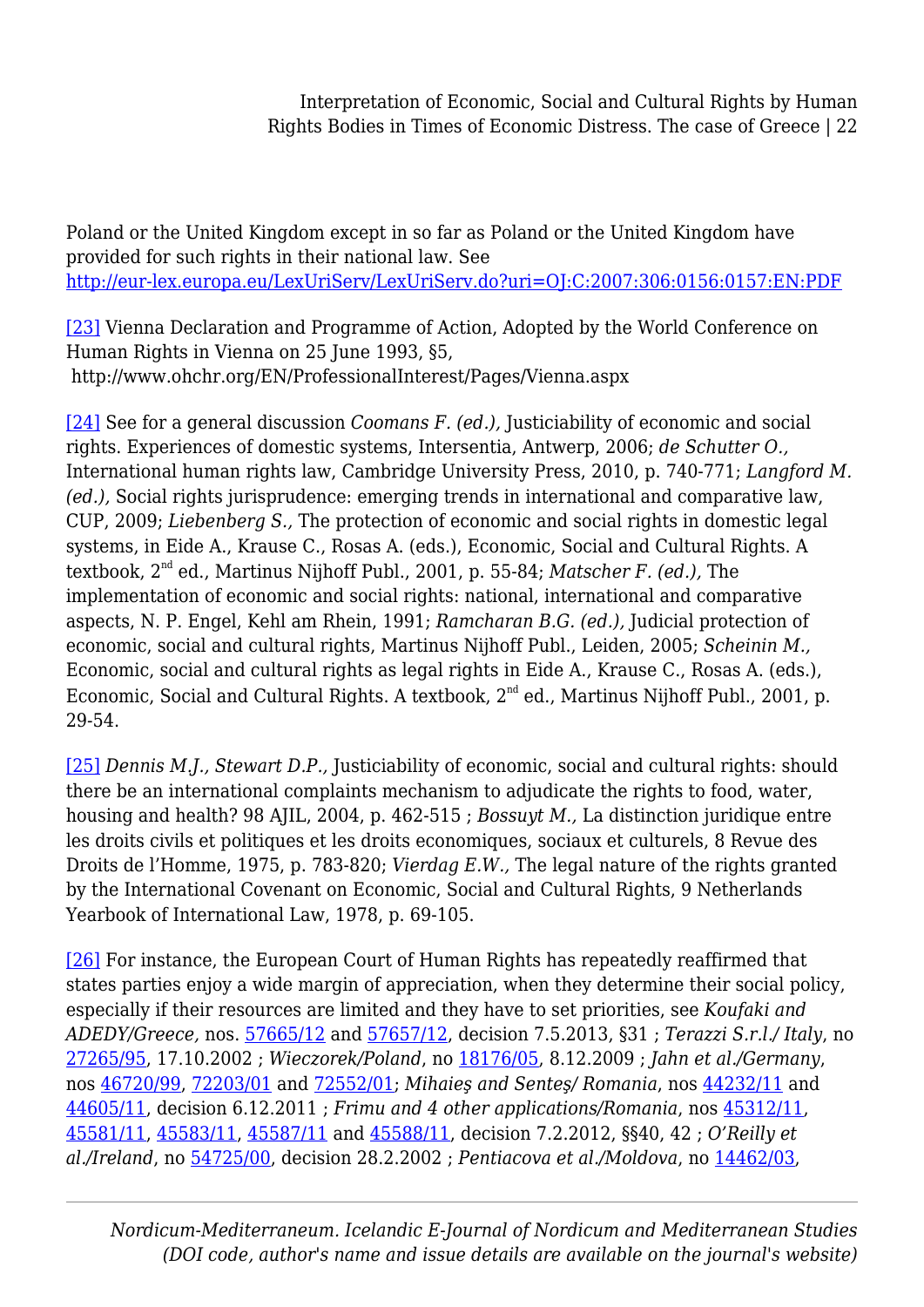decision 4.1.2005 ; *Huc/Romania and Germany*, no [7269/05,](http://hudoc.echr.coe.int/sites/eng/Pages/search.aspx#%7B%22appno%22:[%227269/05%22]%7D) decision 1.12.2009, § 64.

<span id="page-22-0"></span>[\[27\]](#page-4-1) See art. 2 §3 ICCPR, art. 13 ECHR, 25 ACHR. The African Charter on Human and Peoples' Rights does not contain an equivalent provision. However, article 26 of that instrument stipulates that: "States parties to the present Charter shall have the duty to guarantee the independence of the Courts and shall allow the establishment and improvement of appropriate national institutions entrusted with the promotion and protection of the rights and freedoms guaranteed by the present Charter".

<span id="page-22-1"></span>[\[28\]](#page-4-2) See, *van Hoof G.J.H.,* The legal nature of economic, social and cultural rights: a rebuttal of some traditional views, in Alston P., Tomasevski K. (eds.), The right to food, Martinus Nijhoff Publ., 1984, p. 97-110.

<span id="page-22-2"></span>[\[29\]](#page-4-3) *Chapman A.,* "Violations approach" for monitoring the International Covenant on Economic, Social and Cultural Rights, 18 Human Rights Quarterly, 1996, p. 23-66. Also, *Chapman A., Russell S. (eds.),* Core obligations: building a framework for economic, social and cultural rights, Intersentia, Antwerp, 2002.

<span id="page-22-3"></span>[\[30\]](#page-5-0) Committee on Economic, Social and Cultural Rights, General Comment no. 3, "The nature of states parties' obligations (art. 2 §1 of the Covenant)", UN doc. E/1991/23- E/C.12/1990/8, Annex III, §10.

<span id="page-22-4"></span>[\[31\]](#page-5-1) ibid. §12.

<span id="page-22-5"></span>[\[32\]](#page-5-2) General Comment no. 9, "The domestic application of the Covenant", UN doc. E/1999/22, §10. See also decisions of national courts that give effect to socio-economic rights such as the right to housing, the right to education and the right to food, *Government of the Republic of South Africa/Grootboom and others,* Constitutional Court of South Africa, judgment of 4.10.2000; *Yated – Non – Profit Organization for Parents of Children with Down Syndrome and 54 Parents/Ministry of Education,* Supreme Court of Israel, judgment of 14.8.2002 (HCJ 2599/00); *People's Union for Civil Liberties and another/Union of India and others,* Supreme Court of India, judgment of 2.5.2003. Relevant excerpts are quoted in *de Schutter O.,* International human rights law, Cambridge University Press, 2010, p. 751 et seq.

<span id="page-22-6"></span>[\[33\]](#page-5-3) "The nature of states parties' obligations (art. 2 §1 of the Covenant)", UN doc. E/1991/23-E/C.12/1990/8, Annex III, §5.

<span id="page-22-7"></span>[\[34\]](#page-6-0) ibid. §9. See also the Limburg Principles on the Implementation of the ICESCR, UN doc.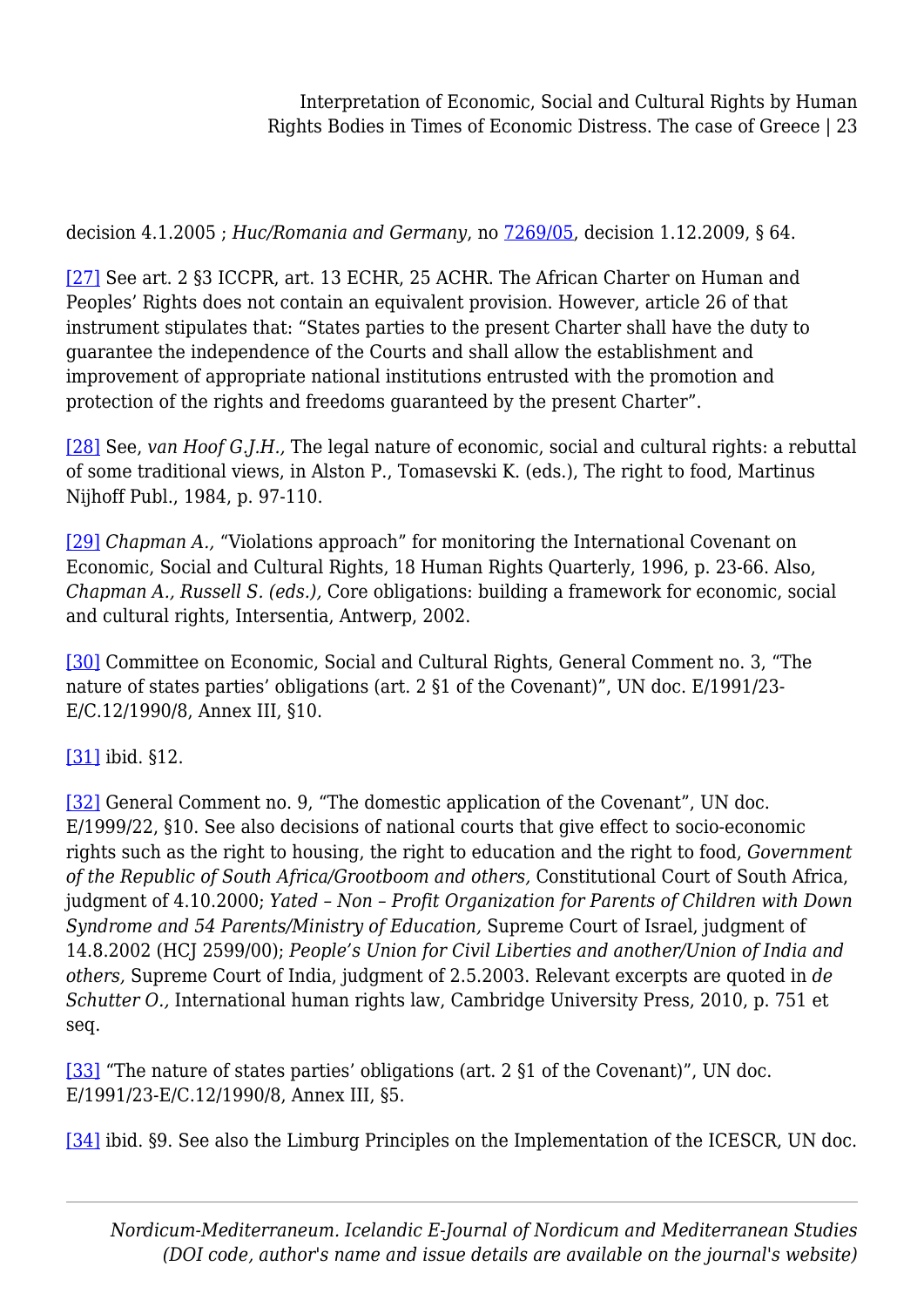E/CN.4/1987/17, "Although the full realization of the rights recognized in the Covenant is to be attained progressively, the application of some rights can be made justiciable immediately while other rights can become justiciable over time" (principle no 8).

<span id="page-23-0"></span>[\[35\]](#page-6-1) Similarly, despite the absence of a clause on effective remedies in the Convention on the Rights of the Child, the respective Committee has emphasized that effective national remedies must be available to redress violations, underlining that "economic, social and cultural rights, as well as civil and political rights, must be regarded as justiciable", see General Comment no. 5 "Implementation of the Convention on the Rights of the Child, arts 4, 42 and 44 §6, UN doc. CRC/GC/2003/5, 27.11.2003.

<span id="page-23-1"></span>[\[36\]](#page-6-2) General Comment no. 9, "The domestic application of the Covenant", UN doc. E/1999/22, §7.

<span id="page-23-2"></span>[\[37\]](#page-6-3) See, for instance, *Mayagna (Sumo) Awas Tingni/Nicaragua,* 31.8.2001.

<span id="page-23-3"></span>[\[38\]](#page-6-4) *Office of the UN High Commissioner for Human Rights,* Economic, Social and Cultural Rights. Handbook for National Human Rights Institutions, New York and Geneva, 2005, p. 50.

<span id="page-23-4"></span>[\[39\]](#page-7-0) Art. 2 para. 1 ICESCR.

<span id="page-23-5"></span>[\[40\]](#page-7-1) See General Comment no 3 The nature of States parties' obligations (art. 2, para. 1, of the Covenant), §10, "a minimum core obligation to ensure the satisfaction of, at the very least, minimum essential levels of each of the rights is incumbent upon every State party. Thus, for example, a State party in which any significant number of individuals is deprived of essential foodstuffs, of essential primary health care, of basic shelter and housing, or of the most basic forms of education is, prima facie, failing to discharge its obligations under the Covenant".

<span id="page-23-6"></span>[\[41\]](#page-7-2) *Sepúlveda Carmona M.,* Alternatives to austerity: a human rights framework for economic recovery, in Nolan A. (ed.), Economic and social rights after the global financial crisis, CUP, 2014, pp. 25-27.

<span id="page-23-8"></span><span id="page-23-7"></span>[\[42\]](#page-7-3) In the "Maastricht Guidelines" it is described as "margin of discretion", Masstricht Guidelines on Violations of Economic, Social and Cultural Rights, Maastricht, January 22-26, 1997, para. 8.[\[43\]](#page-7-4) General comment No. 3: The nature of States parties' obligations (art. 2, para. 1, of the Covenant), Fifth session (1990), UN doc. E/1991/23, para. 9.

<span id="page-23-9"></span>[\[44\]](#page-7-5) See, Press Release no 71/16, Inter-American Commission on Human Rights Expresses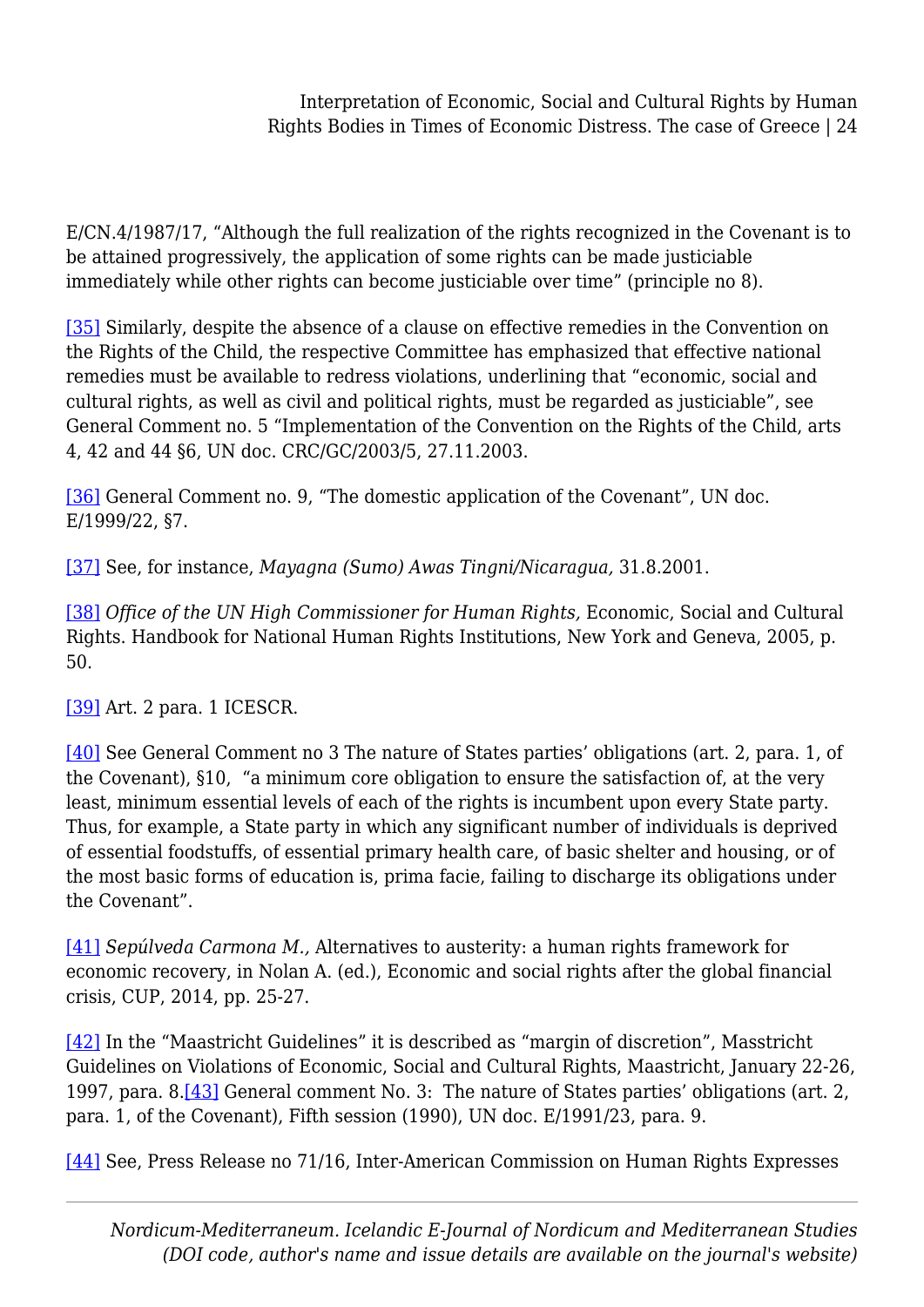its Concern Regarding the Declaration of a "State of Exception and Economic Emergency" in Venezuela, June 1, 2016.

<span id="page-24-0"></span>[\[45\]](#page-7-6) January 22-26, 1997, para. 6. "On the occasion of the 10th anniversary of the Limburg Principles on the Implementation of the International Covenant on Economic, Social and Cultural Rights (hereinafter 'the Limburg Principles'), a group of more than thirty experts met in Maastricht from 22-26 January 1997 at the invitation of the International Commission of Jurists (Geneva, Switzerland), the Urban Morgan Institute on Human Rights (Cincinnati, Ohio, USA) and the Centre for Human Rights of the Faculty of Law of Maastricht University (the Netherlands). The objective of this meeting was to elaborate on the Limburg Principles as regards the nature and scope of violations of economic, social and cultural rights and appropriate responses and remedies", Maastricht Guidelines, Introduction. See, https://www1.umn.edu/humanrts/instree/Maastrichtguidelines\_.html

<span id="page-24-1"></span>[\[46\]](#page-7-7) Almost 100 families evicted daily in Spain – statistics, Published time: 6 Mar, 2015, https://www.rt.com/news/238349-spain-families-lose-homes/

<span id="page-24-2"></span>[\[47\]](#page-8-0) "Maastricht Guidelines", para. 9.

<span id="page-24-3"></span>[\[48\]](#page-8-0) CESCR/48th/SP/MAB/SW, 16.5.2012, <http://www2.ohchr.org/english/bodies/cescr/docs/LetterCESCRtoSP16.05.12.pdf>

<span id="page-24-4"></span>[\[49\]](#page-8-1) Human Rights Committee, General Comment no 29, States of emergency (article 4 ICCPR), UN doc. CCPR/C/21/Rev.1/Add.11.

<span id="page-24-5"></span>[\[50\]](#page-8-2) *Nencheva and others/Bulgaria*, appl. no. 48609/06, judgment 18.6.2013, paras. 117 et seq.

<span id="page-24-6"></span>[\[51\]](#page-8-3) *Nitecki/Poland*, appl. no. 65653/01, judgment 21.3.2002.

<span id="page-24-7"></span>[\[52\]](#page-8-3) *Alexsanyan v. Russia,* appl. no. 46468/06, judgment 22.12.2008

<span id="page-24-8"></span>[\[53\]](#page-8-4) *Yordanova and others/Bulgaria*, appl. no. 25446/06, judgment 24.4.2012. See also *Winterstein/France*, appl. no. 27013/07, judgment 17.10.2013.

<span id="page-24-10"></span><span id="page-24-9"></span>[\[54\]](#page-8-4) *Kjartan Ásmundsson/Iceland*, appl. no. 60669/00, judgment 12.10.2004*; Moskal/Poland*, appl. no. [10373/05](http://hudoc.echr.coe.int/eng#%7B%22appno%22:[%2210373/05%22]%7D), judgment 15.9.2009, *Larioshina/Russia*, appl. no. [56869/00](http://hudoc.echr.coe.int/eng#%7B%22appno%22:[%2256869/00%22]%7D), decision 23.4.2002; *Kutepov and Anikeyenko/Russia*, appl. no. [68029/01,](http://hudoc.echr.coe.int/eng#%7B%22appno%22:[%2268029/01%22]%7D) decision 25.10.2005; *Budina/Russia*, appl. no. [45603/05](http://hudoc.echr.coe.int/eng#%7B%22appno%22:[%2245603/05%22]%7D), decision 18.6.2009.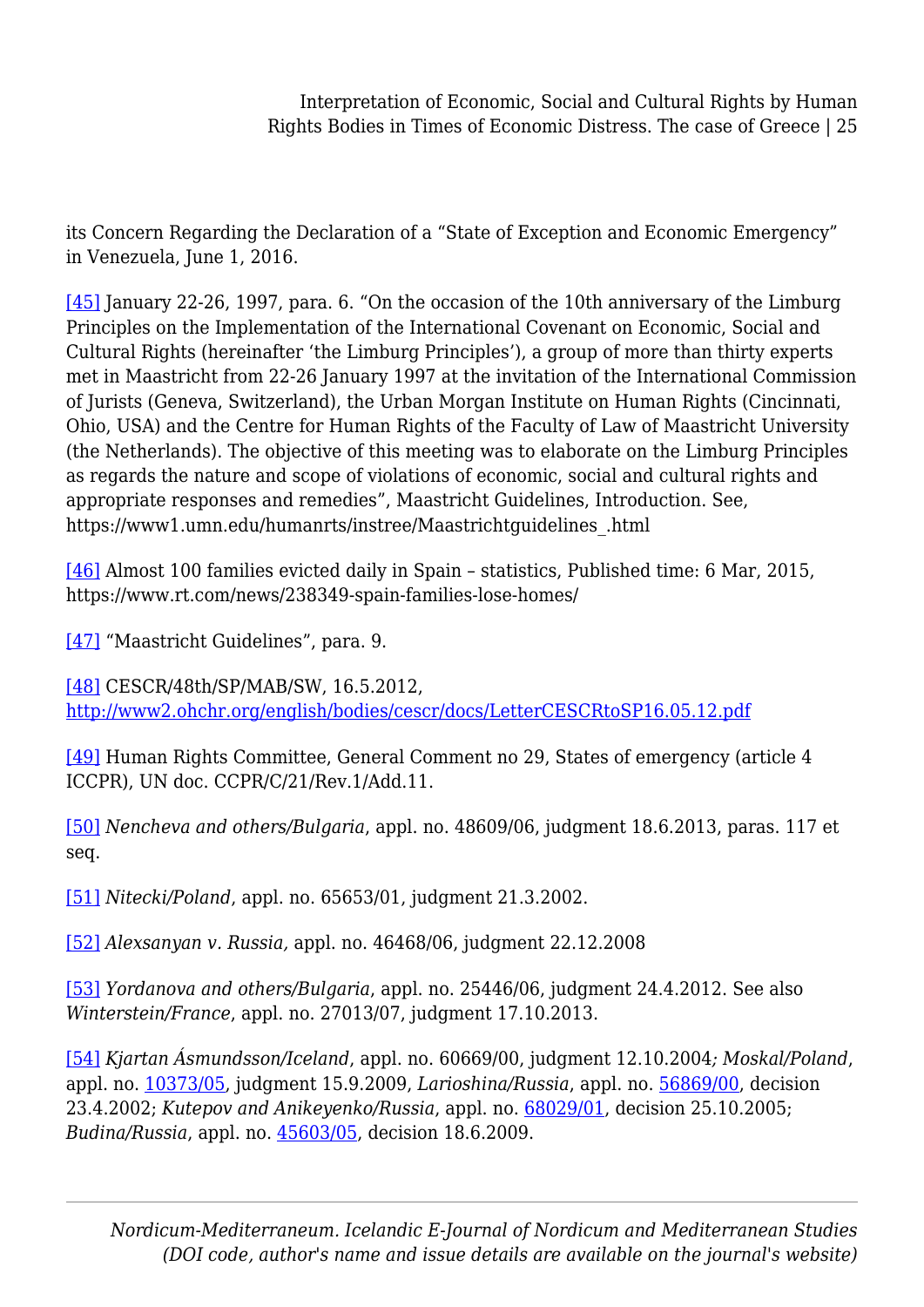[\[55\]](#page-9-0) *Stec and others/ the United Kingdom,* appl. nos. 65731/01 and 65900/01, decision 6.7.2005.

<span id="page-25-0"></span>[\[56\]](#page-9-1) *Larioshina/Russia,* op.cit. See, in general, ECtHR, Seminar Background Paper, 25 January 2013, Implementing the European Convention on Human Rights in times of economic crisis,

[http://www.echr.coe.int/Documents/Seminar\\_background\\_paper\\_2013\\_ENG.pdf;](http://www.echr.coe.int/Documents/Seminar_background_paper_2013_ENG.pdf) Steering Committee for Human Rights (CDDH), The impact of the economic crisis and austerity measures on human rights in Europe, Feasibility study, 84th meeting 7 – 11 December 2015, CDDH(2015)R84 Addendum IV,

http://www.coe.int/t/dghl/standardsetting/cddh/CDDH-DOCUMENTS/CDDH%282015%29R8 4%20Addendum%20IV\_EN.pdf

<span id="page-25-1"></span>[\[57\]](#page-9-2) "Vorbehalt des Möglichen". See, for this doctrine in constitutional law *Perlingeiro R.,* Does the precondition of the possible (Vorbehalt des Möglichen) limit judicial intervention in social public policies? NLUO Law Journal, vol. II, issue I, August 2015, pp. 20-45.

<span id="page-25-2"></span>[\[58\]](#page-9-3) *Da Silva Carvalho Rico/Portugal,* appl. no 13341/14, decision 1.9.2015, par. 44.

<span id="page-25-3"></span>[\[59\]](#page-9-4) *Da Conceiçã Mateus and Santos Januário/Portugal*, appl. nos. 62235/12 and 57725/12, decision 8.10.2013

<span id="page-25-4"></span>[\[60\]](#page-9-5) *Savickas and Others/ Lithuania,* appl. nos. 66365/09 et al., decision of 15.10.2013.

<span id="page-25-5"></span>[\[61\]](#page-9-6) The dissenting judges contented that the majority has expanded the scope of the right to property, since article 1 of Protocol No. 1 has never been interpreted "by this Court as obliging member States to provide persons with the right to social security benefits, in the form of disability pensions, independently of their having an assertable right to such a pension under domestic law", *[Béláné Nagy/Hungary](http://hudoc.echr.coe.int/eng?i=001-150998),*appl. no 53080/13, judgment 10.2.2015, joint dissenting opinion of judges Keller, Spano and Kjølbro, para. 1.

<span id="page-25-6"></span>[\[62\]](#page-9-7) *Priewe J.,* What went wrong? Alternative interpretations of the global financial crisis, in UN Conference on Trade and Development – Hochschule für Technik und Wirtschaft Berlin, The financial and economic crisis of 2008-2009 and developing countries, 2010, p. 17-18.

<span id="page-25-7"></span>[\[63\]](#page-10-0) *Dullien S., Kotte D., Márquez A., Priewe J.,* Introduction, in UN Conference on Trade and Development – Hochschule für Technik und Wirtschaft Berlin, The financial and economic crisis of 2008-2009 and developing countries, 2010, p. 1.

<span id="page-25-8"></span>[\[64\]](#page-10-1) *Priewe J.,* What went wrong? Alternative interpretations of the global financial crisis,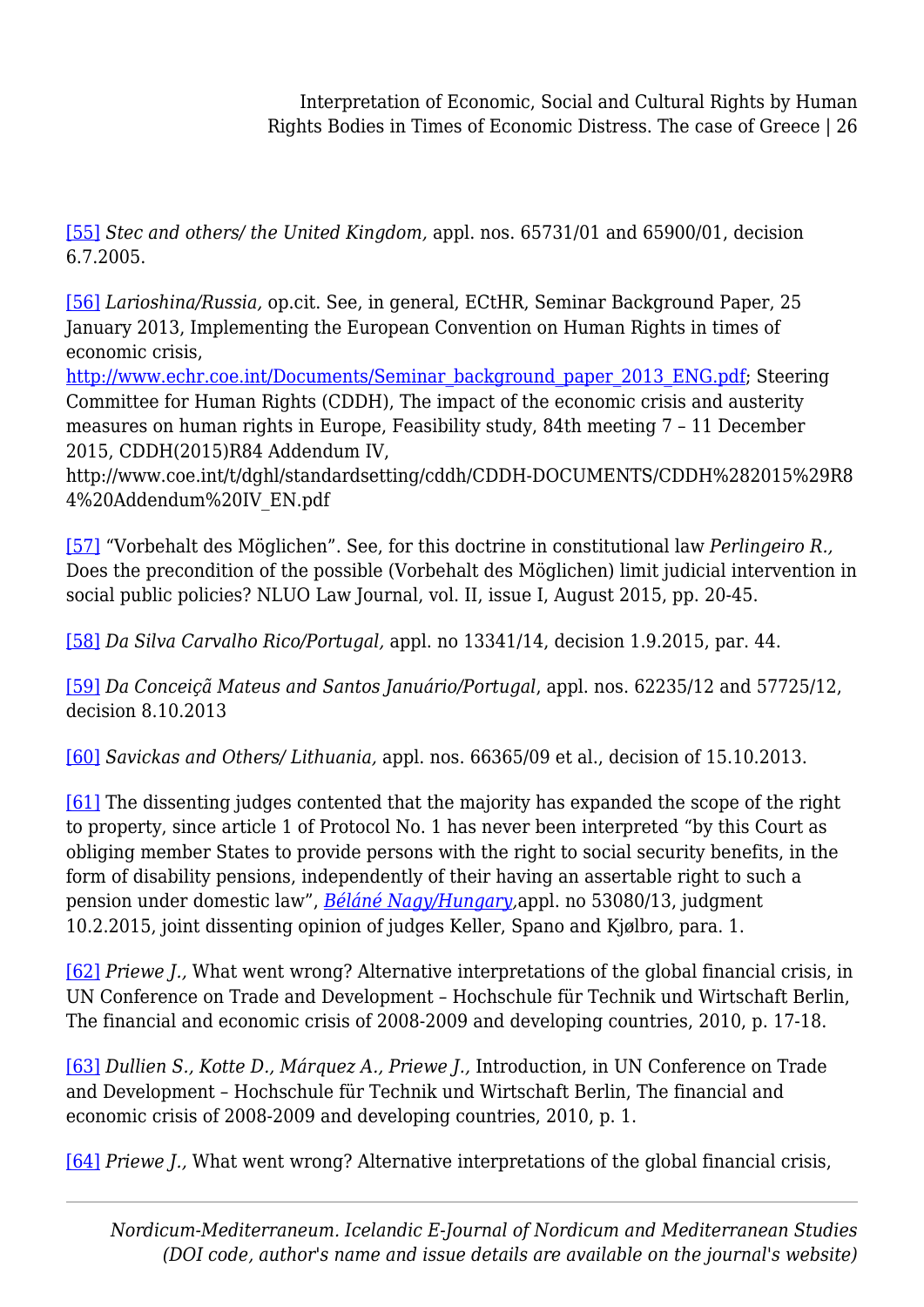op.cit.

<span id="page-26-0"></span>[\[65\]](#page-10-2) See for further details and legal documents, http://www.efsf.europa.eu/about/index.htm

<span id="page-26-1"></span>[\[66\]](#page-10-3) T/ESM 2012-LT/en.

<span id="page-26-2"></span>[\[67\]](#page-11-0) See for relevant information and legal documents, http://www.esm.europa.eu/index.htm

<span id="page-26-3"></span>[\[68\]](#page-11-1) *Garcia Pedraza P.,* Crisis and social rights in Europe. Retrogressive measures versus protection mechanisms, Institute for Human Rights, Åbo Akademi University, 2014, p. 7.

<span id="page-26-4"></span>[\[69\]](#page-11-2) *Skogly S.,* The human rights obligations of the World Bank and the International Monetary Fund, Cavendish Publ. Ltd, London/Sydney, 2001.

<span id="page-26-5"></span>[\[70\]](#page-11-3) In October 2009, the incumbent greek government discovered a high fiscal deficit amounting to 15,7% of GDP and a public debt amounting to 129,7% of GDP. These unexpected high numbers resulted in the downgrade of Greece's sovereign debt by Fitsch, Standard & Poor's and Moody's which had as a consequence the inability of the government to receive funding from the financial markets. See for a brief account of the facts, *ELSA, International legal research group on social rights,* Final report: austerity measures and their implications. The role of the European Social Charter in maintaining minimum social standards in countries undergoing austerity measures, July 2015, pp. 647-648.

<span id="page-26-6"></span>[\[71\]](#page-11-4) The assistance was finally provided on the basis of article 143 TFEU according to which when a member state is in difficulties regarding its balance of payments either as a result of an overall disequilibrium in its balance of payments or as a result of the type of currency at its disposal and where such difficulties are liable to jeopardize the functioning of the internal market or the implementation of the common commercial policy, the Commission shall recommend to the Council the grant of mutual assistance.

<span id="page-26-7"></span>[\[72\]](#page-12-0) ESM Programme for Greece, <http://www.esm.europa.eu/assistance/Greece/index.htm>.

<span id="page-26-8"></span>[\[73\]](#page-12-1) See in that respect P7 TA(2014)0239, Role and operations of the Troika with regard to the euro area programme countries, European Parliament resolution of 13 March 2014 on the enquiry on the role and operations of the Troika (ECB, Commission and IMF) with regard to the euro area programme countries (2013/2277(INI)).

<span id="page-26-9"></span>[\[74\]](#page-13-0) Law 3833 of 15 March 2010, Law 3845 of 6 May 2010, Law 3847 of 11 May 2010, Law 3863 of 15 July 2010, Law 3865 of 21 July 2010, Law 3866 of 26 May 2010, Law 3896 of 1 July 2011, Law 3986 of 1 July 2011, Law 4002 of 22 August 2011 and Law 4024 of 27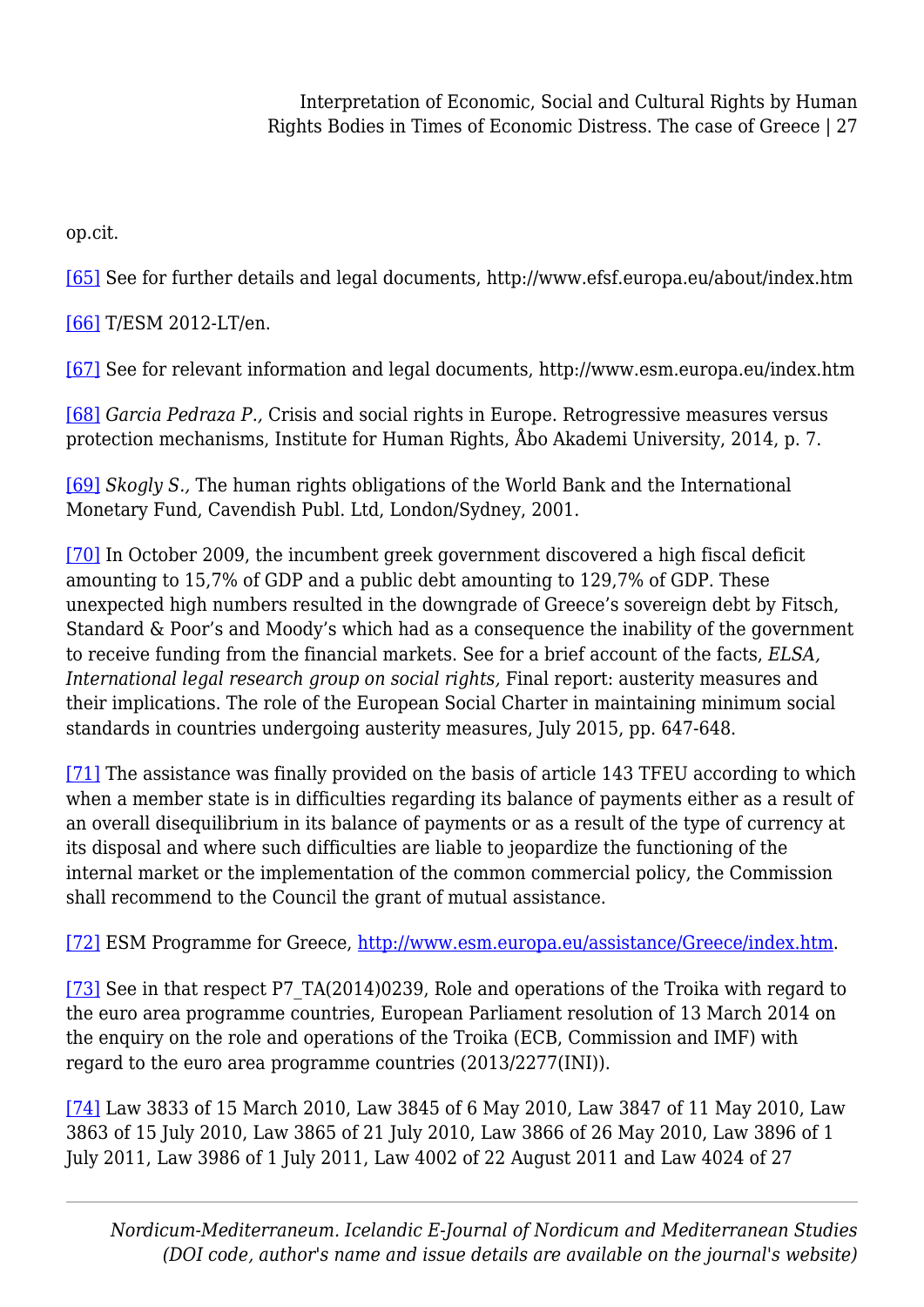October 2011, Law 4046/2012, 4051 of 28 February 2012, Law 4093/2012 of 12 November 2012, Law 4172/2013. Joint Ministerial Decision 6/28.02.2012

<span id="page-27-0"></span>[\[75\]](#page-13-1) See for a detailed description of the measures adopted, ELSA, International Legal Research Group on Social Rights, Austerity measures and their implications. The role of the European Social Charter in maintaining minimum social standards in countries undergoing austerity measures, July 2015, pp. 646-754.

<span id="page-27-1"></span>[\[76\]](#page-13-2) See for a general reference to Europe, *Poulou A.*, Austerity and European Social Rights: How Can Courts Protect Europe's Lost Generation?, 15 German Law Journal, 2014, pp. 1145-1176; *Jimena Quesada L.,* Adoption and rejection of austerity measures: current controversies under European law (focus on the role of the European Committee of Social Rights), Revista catalana de dret públic, núm 49, 2014, pp. 41-59.

<span id="page-27-2"></span>[\[77\]](#page-13-3) Committee on Economic, Social and Cultural Rights, General Comment No. 19,The right to social security (art. 9), E/C.12/GC/19, 4.2.2008, par. 15.

<span id="page-27-3"></span>[\[78\]](#page-13-4) *Koufaki and Adedy/Greece*, appl. no 57665/12 and 57657/12, Decision 7.5.2013, par. 31, 41, 44-46.

<span id="page-27-4"></span>[\[79\]](#page-14-0) Federation of employed pensioners of Greece (IKA-ETAM) v. Greece (no. 76/2012); Panhellenic Federation of public service pensioners v. Greece (no. 77/2012); Pensioner's Union of the Athens-Piraeus Electric Railways (I.S.A.P.) v. Greece (no. 78/2012); Panhellenic Federation of pensioners of the public electricity corporation (POS-DEI) v. Greece (no. 79/2012); and Pensioner's Union of the Agricultural Bank of Greece (ATE) v. Greece (no. 80/2012). All decisions on the merits were rendered on 7 December 2012.

<span id="page-27-5"></span>[\[80\]](#page-14-1) Resolution CM/ResChS(2014)7 et seq. adopted by the Committee of Ministers on 2 July 2014 at the 1204th meeting of the Ministers' Deputies.

<span id="page-27-6"></span>[\[81\]](#page-14-2) C-98, 28.2.2003.

<span id="page-27-7"></span>[\[82\]](#page-15-0) ibid. §95.

<span id="page-27-8"></span>[\[83\]](#page-15-1) With regard to the right to property it stated that it should not be interpreted as giving right to a pension of a determined amount, §33 (with further references to the Court's caselaw).

<span id="page-27-10"></span><span id="page-27-9"></span>[\[84\]](#page-15-2) *Five pensioners,* op.cit. §97.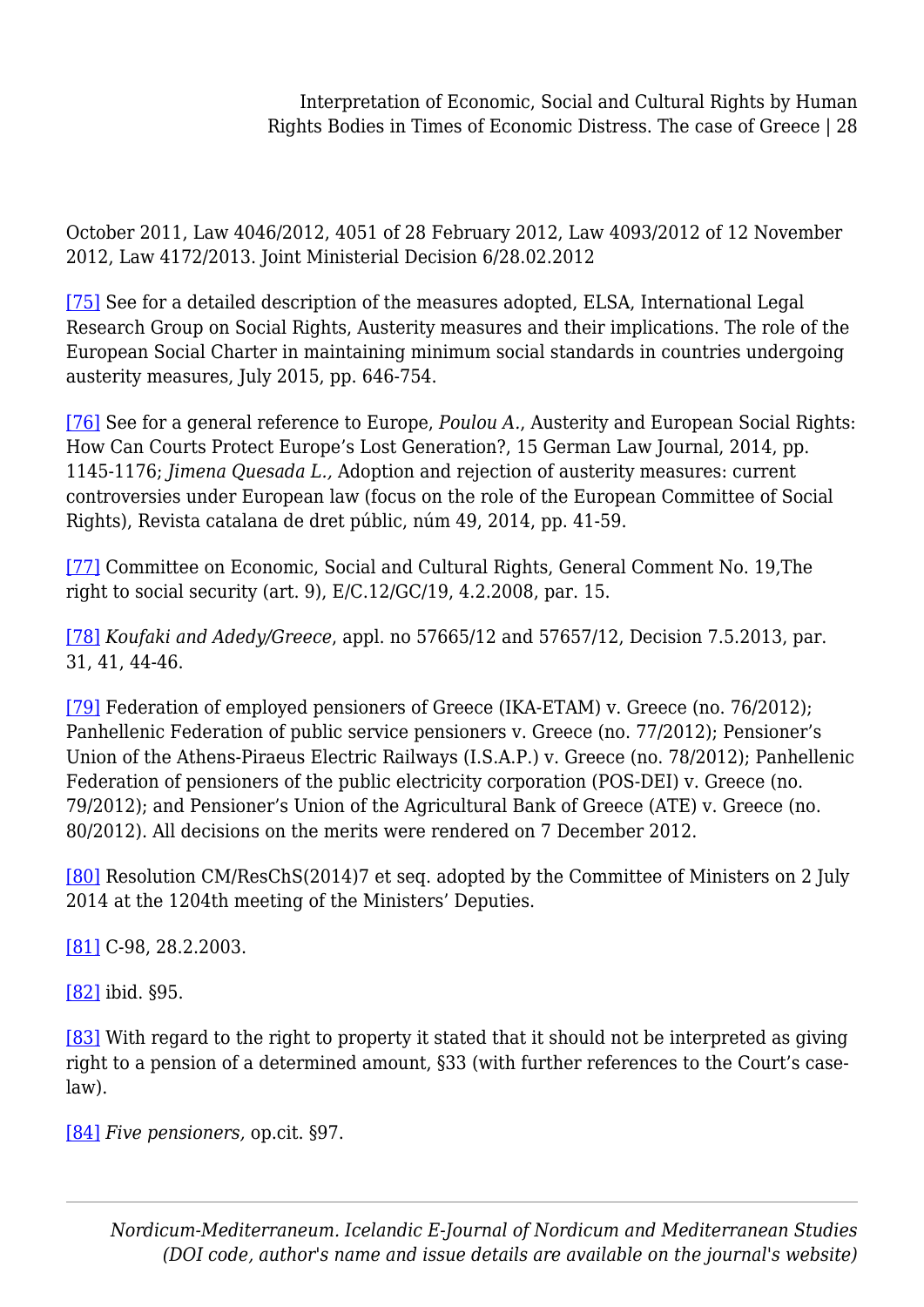[\[85\]](#page-15-3) ibid. §98.

<span id="page-28-0"></span>[\[86\]](#page-15-4) ibid. §102.

<span id="page-28-1"></span>[\[87\]](#page-15-5) ibid. §116.

<span id="page-28-2"></span>[\[88\]](#page-15-6) See in that respect the judgment of the European Court of Human Rights in *Koufaki et ADEDY/Greece,* op.cit.

<span id="page-28-3"></span>[\[89\]](#page-16-0) *Acevedo Buendía et al. ("Discharged and Retired Employees of the Comptroller")/Peru,* C-198, 1.7.2009.

<span id="page-28-4"></span>[\[90\]](#page-16-1) ibid. §147. See, also the Reasoned Concurring Opinion of Judge Sergio García Ramírez.

<span id="page-28-5"></span>[\[91\]](#page-16-2) However, in case *Acevedo Buendía* (§106) that followed it did not find a violation of article 26 ACHR, stating that the issue under consideration was not a measure adopted by the State that hindered the progressive realization of the right to pension but it was rather the non-compliance of the state with the payment ordered by the domestic courts. Therefore, the violated rights were only the right to amparo and the right to property. This was a landmark judgment in that the Court, shortly after the adoption of the Optional Protocol to the ICESCR, emphasized the existence of the "principle of non regression" regarding the limitations in the exercise of a right, *Burgorgue-Larsen L., Úbeda de Torres A.,* op.cit. p. 632-635.

<span id="page-28-6"></span>[\[92\]](#page-16-3) With a view to ensuring the effective exercise of the right to a fair remuneration, the Contracting Parties undertake: 1 to recognise the right of workers to a remuneration such as will give them and their families a decent standard of living; 2 to recognise the right of workers to an increased rate of remuneration for overtime work, subject to exceptions in particular cases; 3 to recognise the right of men and women workers to equal pay for work of equal value; 4 to recognise the right of all workers to a reasonable period of notice for termination of employment; 5 to permit deductions from wages only under conditions and to the extent prescribed by national laws or regulations or fixed by collective agreements or arbitration awards. The exercise of these rights shall be achieved by freely concluded collective agreements, by statutory wage fixing machinery, or by other means appropriate to national conditions.

<span id="page-28-7"></span>[\[93\]](#page-16-4) General Federation of Employees of the National Electric Power Corporation (GENOP-DEI) and Confederation of Greek Civil Servants' Trade Unions (ADEDY) v. Greece (no. 65 and 66/2011), decision on the merits of 23 May 2012, "As such, the provisions of Section